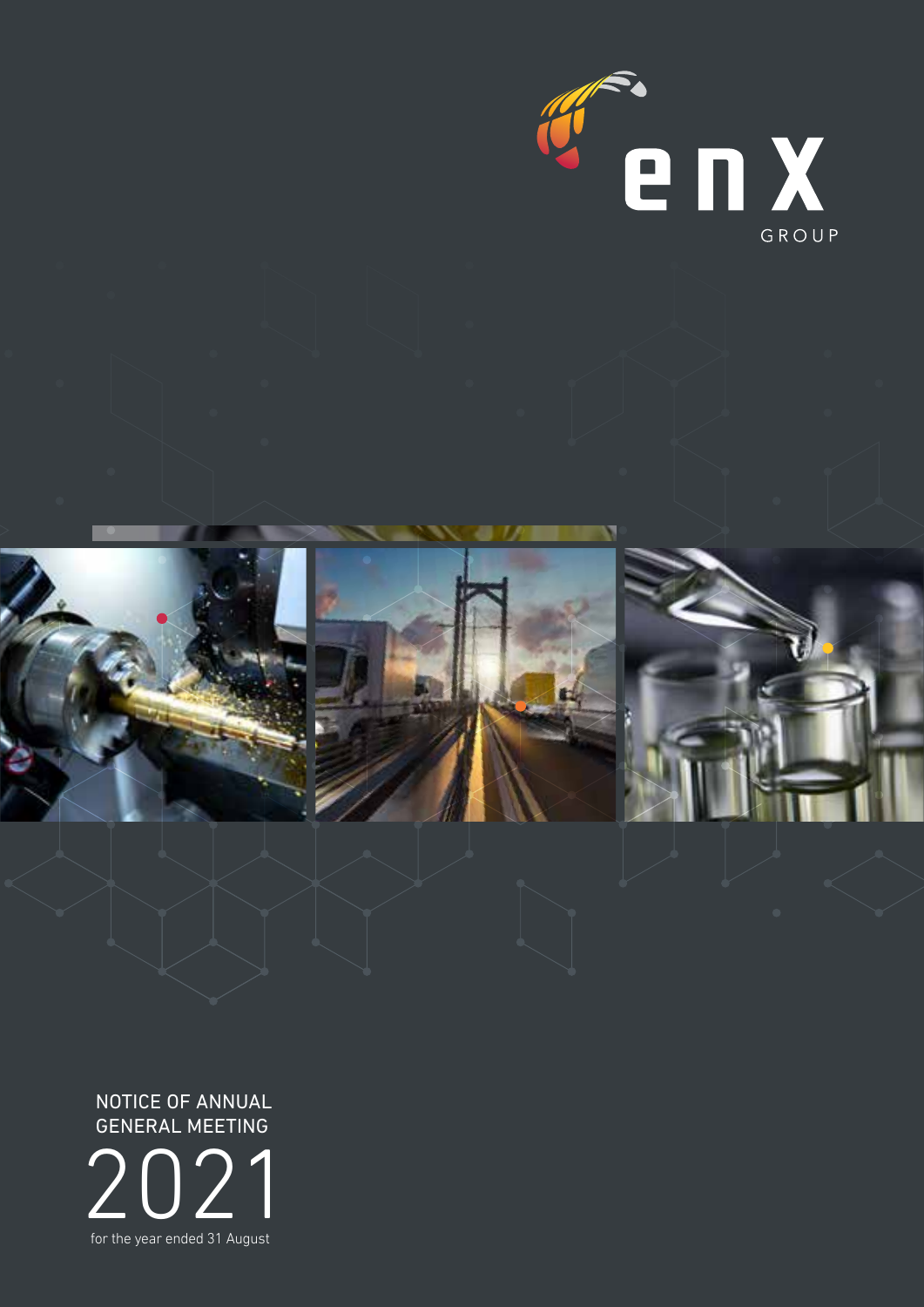## **CONTENTS**

#### ANNUAL GENERAL MEETING 1 Letter to shareholders

- 
- Shareholders' diary
- Summarised consolidated statement of financial position
- Summarised consolidated statement of profit or loss and other comprehensive income
- Headline earnings
- Summarised consolidated statement of changes in equity
- Summarised consolidated statement of cash flows
- Summarised consolidated segmental analysis
- Notes to the summarised consolidated annual financial statements
- Notice of annual general meeting
- Form of proxy
- ibc Administration

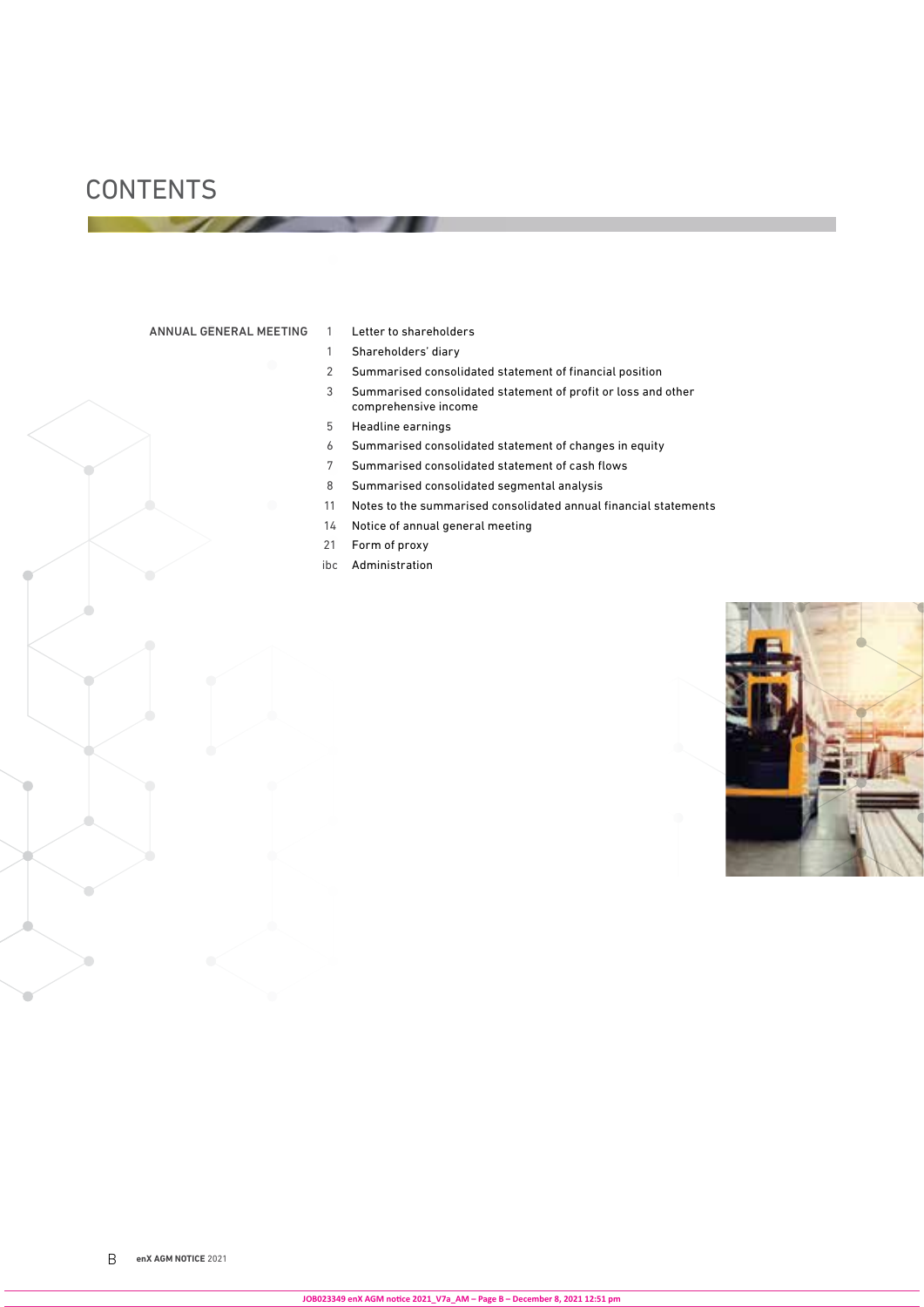# LETTER TO SHAREHOLDERS

Dear shareholder,

On behalf of the board of directors ("the board"), you are invited to attend the annual general meeting (meeting) of enX Group Limited ("enX" or "the company") which will be held on Thursday, 20 January 2022 at 9:00 at enX Boardroom, 9th Floor, Katherine Towers, 1 Park Lane, Wierda Valley, Gauteng.

In line with enX's focus on sustainability and commitment towards creating a greener environment, the integrated report, which includes the consolidated annual financial statements and governance reports will not be mailed to all shareholders. Instead, these documents may be viewed on the company's website www.enxgroup.co.za or can be requested from the company secretary at enx@acorim.co.za or telephonically on +27 11 966 2000.

The board recognises the importance of its shareholders' presence at the meeting. This is an opportunity for you to meet and engage with members of the board regarding the company's performance for the year ended 31 August 2021 and to participate in discussions relating to items included in this meeting notice. The chairpersons of the various board committees, senior members of management as well as the company's external auditors will be present to respond to questions from shareholders.

The date on which you must be registered as a shareholder in the company's register for the purposes of being entitled to attend and vote at the meeting is Friday, 14 January 2022 (record date). The last day to trade in enX shares in order to be eligible to vote at the meeting is therefore Tuesday, 11 January 2022. Only shareholders who are physically present at the meeting or represented by a valid proxy or letter of representation will be entitled to vote on any matter put to a vote of shareholders. If you are unable to attend the meeting, you are welcome to forward any questions you would like to address to the members of the board to the company secretary at enx@acorim.co.za and they will be answered on the day of the meeting. All questions should be sent by Friday, 14 January 2022.

Yours sincerely

**PC Baloyi** 

Chairman

# SHAREHOLDERS' DIARY

| Financial year-end                   | 31 August        |
|--------------------------------------|------------------|
| Audited 2021 results released        | 3 November 2021  |
| 2021 annual integrated report posted | 25 November 2021 |
| Annual general meeting               | 20 January 2022  |
| Interim results announcement         | May 2022         |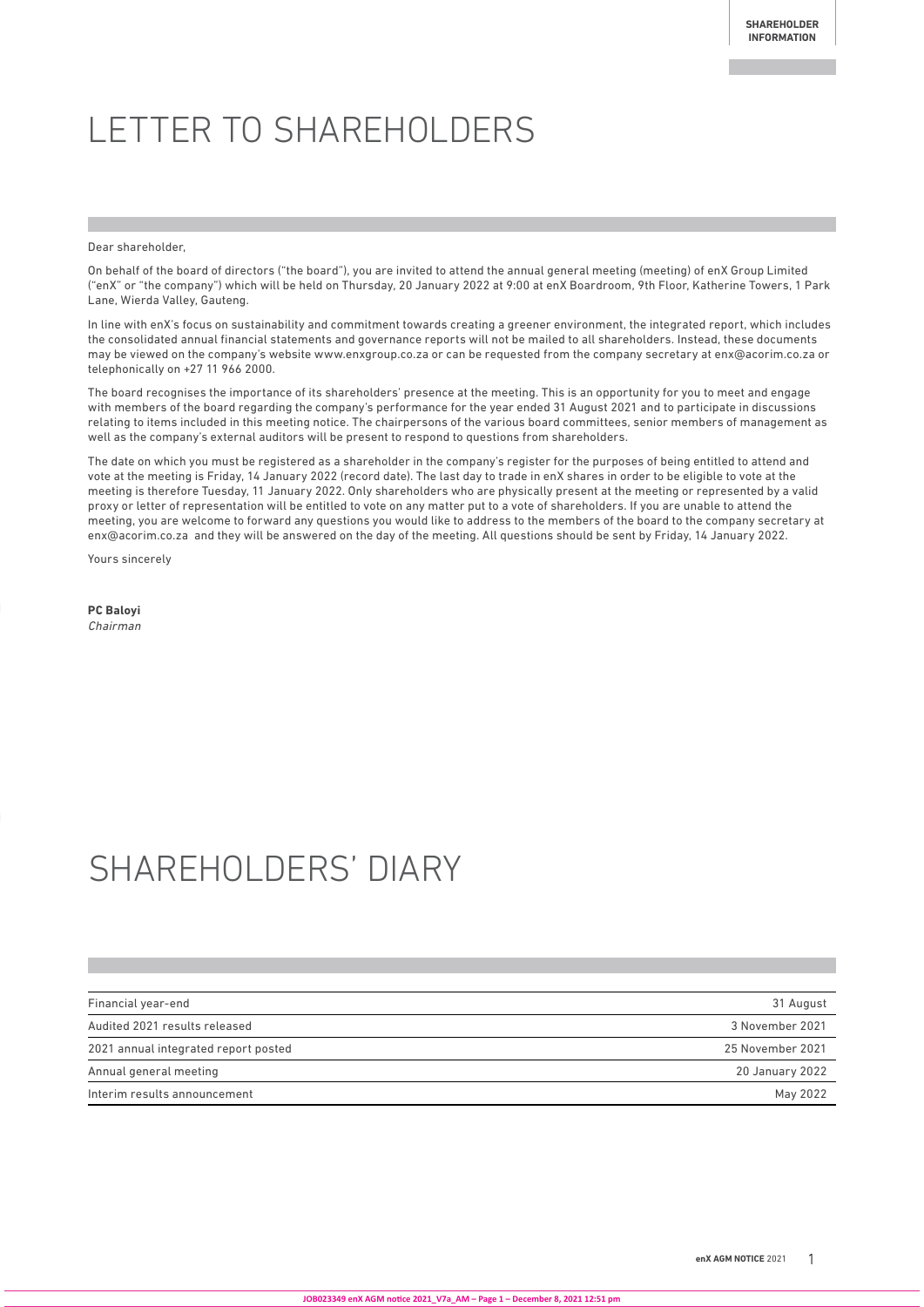## SUMMARISED CONSOLIDATED STATEMENT OF FINANCIAL POSITION

|                                                                                                                                                                                                            | as at<br><b>31 August 2021</b><br><b>R'000</b>              | as at<br><b>31 August 2020</b><br><b>R'000</b>                 |
|------------------------------------------------------------------------------------------------------------------------------------------------------------------------------------------------------------|-------------------------------------------------------------|----------------------------------------------------------------|
| <b>ASSETS</b><br><b>Non-current assets</b>                                                                                                                                                                 | 3 185 840                                                   | 7 019 397                                                      |
| Property, plant, equipment and right of use assets<br>Leasing assets<br>Goodwill                                                                                                                           | 259 561<br>2 769 789                                        | 621 446<br>6 087 417<br>92 461                                 |
| Intangible assets<br>Investment in associate<br>Unlisted investments and loans<br>Deferred taxation<br>Trade, other receivables and derivatives                                                            | 33 375<br>103852<br>851<br>18 412                           | 73 308<br>70 916<br>9 1 7 5<br>60 050<br>4624                  |
| <b>Current assets</b>                                                                                                                                                                                      | 2 3 3 4 7 3 3                                               | 3 592 610                                                      |
| Trade, other receivables and derivatives<br>Inventories<br><b>Taxation receivable</b><br>Bank and cash balances                                                                                            | 810 697<br>665 356<br>2663<br>856 017                       | 1064879<br>1 622 021<br>19801<br>885 909                       |
| Disposal group held for sale                                                                                                                                                                               | 2794679                                                     |                                                                |
| <b>Total assets</b>                                                                                                                                                                                        | 8 3 1 5 2 5 2                                               | 10 612 007                                                     |
| <b>EQUITY AND LIABILITIES</b><br><b>Capital and reserves</b>                                                                                                                                               | 2 661 950                                                   | 2 497 447                                                      |
| Stated capital<br>Other reserves<br>Accumulated profits/(loss)                                                                                                                                             | 3 134 092<br>(733554)<br>224 597                            | 3 134 092<br>(595867)<br>(75261)                               |
| Equity attributable to equity holders of the parent<br>Non-controlling interests                                                                                                                           | 2 6 2 5 1 3 5<br>36815                                      | 2462964<br>34 483                                              |
| <b>Non-current liabilities</b>                                                                                                                                                                             | 2046164                                                     | 4159009                                                        |
| Interest-bearing liabilities<br>Lease liabilities<br>Employee benefits<br>Deferred taxation                                                                                                                | 1700071<br>93 415<br>1 1 7 9<br>251 499                     | 3 620 250<br>95 741<br>5090<br>437 928                         |
| <b>Current liabilities</b>                                                                                                                                                                                 | 1 493 253                                                   | 3 955 551                                                      |
| Interest-bearing liabilities<br>Deferred vendor consideration<br>Lease liabilities<br>Trade, other payables, provisions and derivatives<br>Taxation payable<br><b>Bank overdrafts</b>                      | 359 556<br>30 584<br>1083882<br>19 231<br>$\qquad \qquad -$ | 2 241 0 28<br>33 895<br>115 675<br>1 536 226<br>23 350<br>5377 |
| Liabilities associated with disposal group held for sale                                                                                                                                                   | 2 113 885                                                   |                                                                |
| <b>Total equity and liabilities</b>                                                                                                                                                                        | 8 3 1 5 2 5 2                                               | 10 612 007                                                     |
| Supplementary information:<br>Number of shares in issue<br>Weighted number of shares in issue (net of treasury shares)<br>Net asset value per share (cents)#<br>Net tangible asset value per share (cents) | 182 312 650<br>181 366 763<br>1447<br>1434                  | 182 312 650<br>181 017 311<br>1 3 6 1<br>1 2 8 0               |

# Equity attributable to equity holders of the parent/Number of ordinary shares in issue net of treasury shares.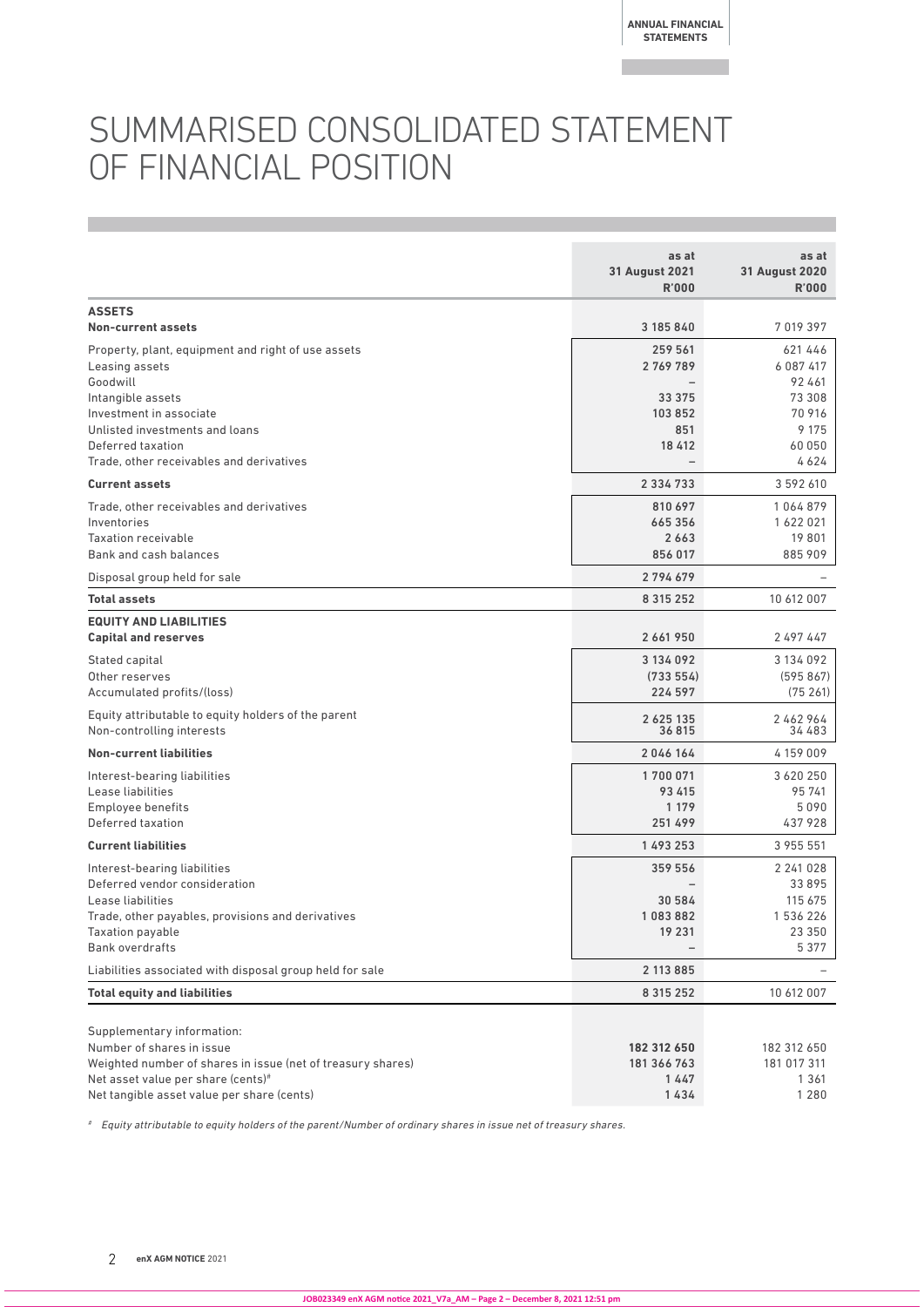## SUMMARISED CONSOLIDATED STATEMENT OF PROFIT OR LOSS AND OTHER COMPREHENSIVE INCOME

|                                                                                                                                                                          | For the year ended<br><b>31 August 2021</b><br><b>R'000</b> | Restated*<br>for the year ended<br><b>31 August 2020</b><br><b>R'000</b> |
|--------------------------------------------------------------------------------------------------------------------------------------------------------------------------|-------------------------------------------------------------|--------------------------------------------------------------------------|
| <b>Continuing operations</b><br><b>Revenue</b><br>Cost of sales                                                                                                          | 4334591<br>(2934691)                                        | 3867230<br>(2632370)                                                     |
| <b>Gross profit</b><br><b>Expected credit losses</b><br>Operating expenses                                                                                               | 1399900<br>28 3 8 4<br>(1086675)                            | 1 234 860<br>(29375)<br>(1095037)                                        |
| Operating profit before items listed below<br>Impairment of goodwill, intangible assets and property, plant and equipment<br>Adjustment on deferred vendor consideration | 341 609<br>(1721)<br>$\overline{\phantom{0}}$               | 110 448<br>(318170)<br>(30688)                                           |
| Operating profit before net finance costs and earnings from associate<br>Net finance costs                                                                               | 339888<br>(151 757)                                         | (238410)<br>(19599)                                                      |
| Interest received<br>Interest expense                                                                                                                                    | 6902<br>(158659)                                            | 13 678<br>(209 677)                                                      |
| Share of profits from associate                                                                                                                                          | 32936                                                       | 11 711                                                                   |
| <b>Profit/(loss) before taxation</b><br>Taxation                                                                                                                         | 221 067<br>(555593)                                         | (422698)<br>102 011                                                      |
| <b>Profit/(loss) after taxation</b>                                                                                                                                      | 165 474                                                     | (320687)                                                                 |
| Attributable to:<br>Equity holders of the parent<br>Non-controlling interests                                                                                            | 163 142<br>2 3 3 2                                          | (320 226)<br>(461)                                                       |
| Net profit/(loss) after taxation ("PAT")                                                                                                                                 | 165 474                                                     | (320687)                                                                 |
| <b>Discontinued operations</b><br>Profit/(loss) for the year from discontinued operations                                                                                | 136 716                                                     | (192243)                                                                 |
| Net profit/(loss) after taxation ("PAT")                                                                                                                                 | 302 190                                                     | (512930)                                                                 |
| Attributable to:<br>Equity holders of the parent                                                                                                                         | 299858                                                      | (512469)                                                                 |
| Continuing operations<br>Discontinued operations                                                                                                                         | 163 142<br>136 716                                          | (320 226)<br>(192 243)                                                   |
| Non-controlling interests                                                                                                                                                | 2 3 3 2                                                     | (461)                                                                    |
| Net profit/(loss) after taxation                                                                                                                                         | 302 190                                                     | (512930)                                                                 |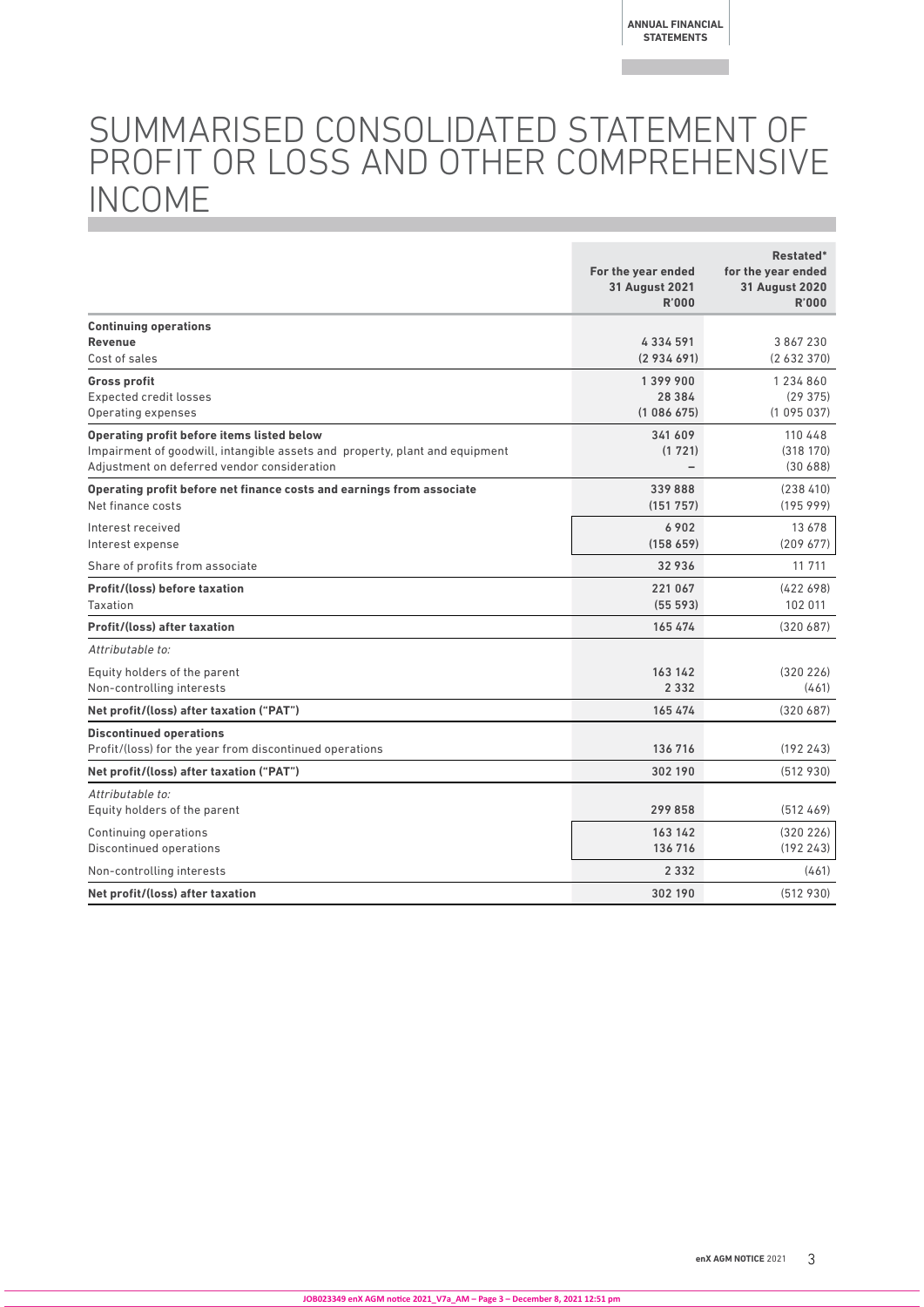## SUMMARISED CONSOLIDATED STATEMENT OF PROFIT OR LOSS AND OTHER COMPREHENSIVE INCOME (continued)

|                                                                | For the year ended<br><b>31 August 2021</b><br>R'000 | Restated*<br>for the year ended<br><b>31 August 2020</b><br><b>R'000</b> |
|----------------------------------------------------------------|------------------------------------------------------|--------------------------------------------------------------------------|
| Other comprehensive income/(loss) net of taxation:             |                                                      |                                                                          |
| Profit/(loss) after taxation                                   | 302 190                                              | (512930)                                                                 |
| Items that may be reclassified subsequently to profit or loss: |                                                      |                                                                          |
| - Foreign currency translation reserve                         | (95870)                                              | 102 941                                                                  |
| Total comprehensive income/(loss)                              | 206 320                                              | (40998)                                                                  |
| Attributable to:                                               |                                                      |                                                                          |
| Equity holders of the parent                                   | 203988                                               | (409528)                                                                 |
| Non-controlling interests                                      | 2 3 3 2                                              | (461)                                                                    |
| Total comprehensive income/(loss)                              | 206 320                                              | (40998)                                                                  |
| Profit/(loss) per share from continuing operations             |                                                      |                                                                          |
| Basic earnings/(loss) per share (cents)                        | 90                                                   | (177)                                                                    |
| Diluted earnings/(loss) per share (cents)**                    | 90                                                   | (177)                                                                    |
| Headline earnings/(loss) per share (cents)                     | 91                                                   | (23)                                                                     |
| Profit/(loss) per share from discontinued operations           |                                                      |                                                                          |
| Basic earnings/(loss) per share (cents)                        | 75                                                   | (106)                                                                    |
| Diluted earnings/(loss) per share (cents)**                    | 75                                                   | (106)                                                                    |
| Headline earnings per share (cents)                            | 117                                                  | 3                                                                        |

\* During the year the group entered into an agreement with Aprolis Holdings SAS to divest its ownership in Impact Handling (UK). This divestment was effective from 14 June 2021 and resulted in Impact Handling (UK) being recognised as a discontinued operation in 2021. Furthermore during the year the Group entered into an agreement with CFAO South Africa to divest its ownership in EIE SA. This resulted in EIE SA being recognised as a discontinued operation as at 31 August 2021. Therefore the statement of profit or loss and other comprehensive income for 2020 has been represented in accordance with IFRS 5 to take into account the two disposals.

The consolidated statement of profit or loss presented for the year ending 31 August 2020 erroneously presented items of income and expense as a hybrid of function and nature. The consolidated statement of profit or loss has been restated to present items of income and expense by their function as IAS 1 Presentation of Financial Statements requires that these items be presented by either their function or by their nature. The comparatives have accordingly been restated and the operating profit or loss before taxation as presented in the segmental report. In addition, IAS 1 Presentation of Financial Statements requires expected loss allowances to be presented on the face of the statement of profit or loss. The comparatives have been restated to reflect such disclosure. This has no impact on the net loss reported in the comparative year and the resulting earnings measures.

\*\* The dilutionary instruments in issue have an anti-dilutionary effect in the prior year.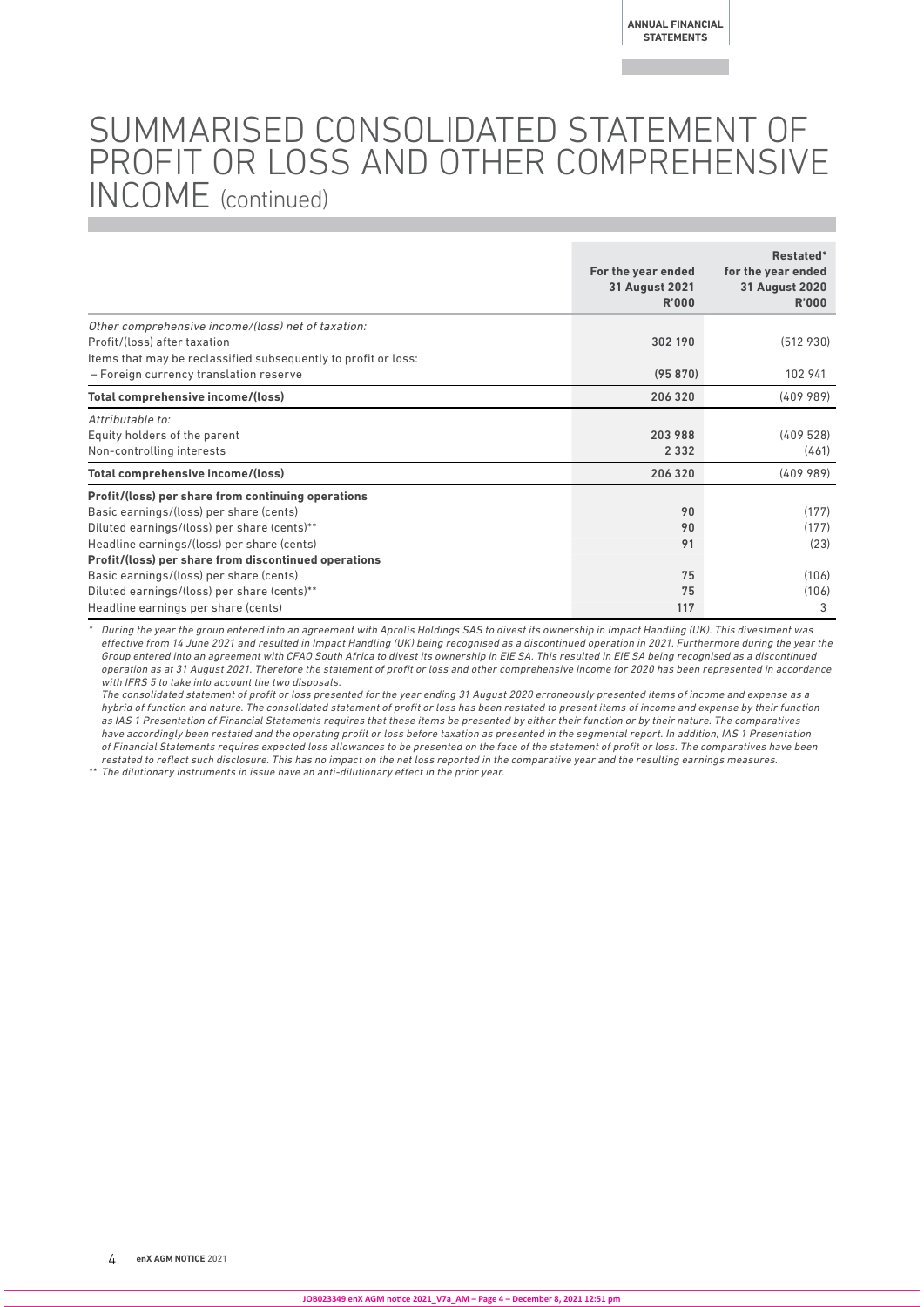**ANNUAL FINANCIAL STATEMENTS**

## HEADLINE EARNINGS

|                                                                                                                         | For the year<br>ended<br><b>31 August 2021</b><br>R'000 | For the year<br>ended<br><b>31 August 2020</b><br><b>R'000</b> |
|-------------------------------------------------------------------------------------------------------------------------|---------------------------------------------------------|----------------------------------------------------------------|
| Profit/(loss) after taxation attributable to equity holders of the parent                                               | 299858                                                  | (512 469)                                                      |
| Adjusted for:<br>Profit on disposal of property, plant and equipment                                                    | (3, 417)                                                | (6, 410)                                                       |
| Impairment of goodwill, intangible assets and property, plant and equipment                                             | 114 519                                                 | 544 111                                                        |
| Profit on disposal of subsidiary                                                                                        | (32819)                                                 |                                                                |
| Taxation effect on adjustments                                                                                          | (874)                                                   | (61642)                                                        |
| Headline earnings/(loss) attributable to ordinary shareholders                                                          | 377 267                                                 | (36, 410)                                                      |
| Profit/(loss) after taxation attributable to equity holders of the parent - continuing operations<br>Adjusted for:      | 163 142                                                 | (320 226)                                                      |
| Profit on disposal of property, plant and equipment                                                                     | (17)                                                    | (2, 563)                                                       |
| Impairment of goodwill, intangible assets and property, plant and equipment                                             | 1721                                                    | 319 201                                                        |
| Taxation effect on adjustments                                                                                          | (477)                                                   | (37236)                                                        |
| Headline earnings/(loss) attributable to ordinary shareholders - continuing operations                                  | 164 369                                                 | (40824)                                                        |
| Profit/(loss) after taxation attributable to equity holders of the parent - discontinued<br>operations<br>Adiusted for: | 136 716                                                 | (192243)                                                       |
| Profit on disposal of property, plant and equipment                                                                     | (3,400)                                                 | (3847)                                                         |
| Impairment of goodwill, intangible assets and property, plant and equipment                                             | 112 798                                                 | 224 910                                                        |
| Profit on disposal of subsidiary                                                                                        | (32819)                                                 |                                                                |
| Taxation effect on adjustments                                                                                          | (397)                                                   | (24405)                                                        |
| Headline earnings/(loss) attributable to ordinary shareholders - discontinued operations                                | 212898                                                  | 4415                                                           |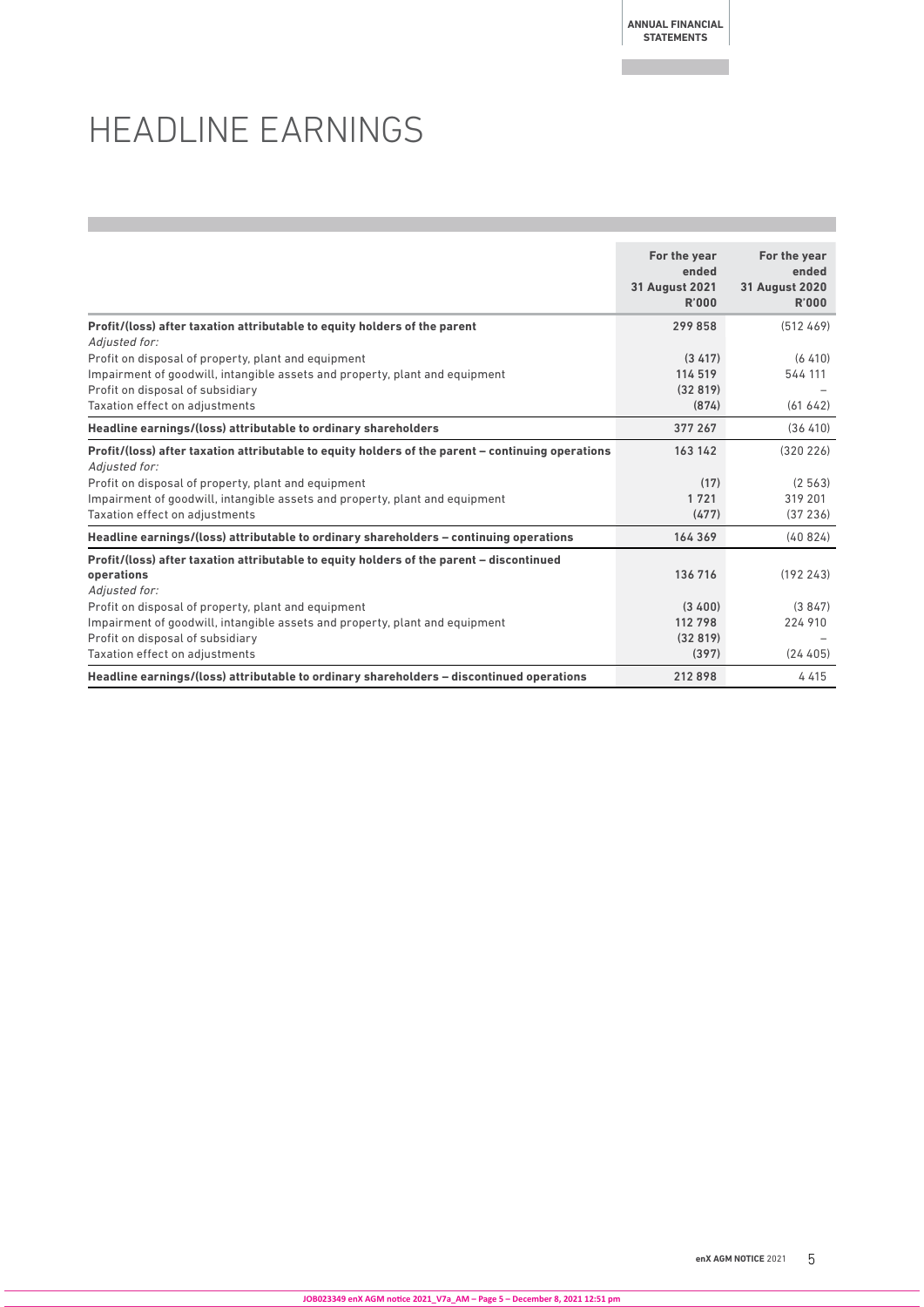## SUMMARISED CONSOLIDATED STATEMENT OF CHANGES IN EQUITY

|                                                                                                                                                                      | For the year ended<br><b>31 August 2021</b><br>R'000 | For the year ended<br><b>31 August 2020</b><br><b>R'000</b> |
|----------------------------------------------------------------------------------------------------------------------------------------------------------------------|------------------------------------------------------|-------------------------------------------------------------|
| <b>Stated capital</b>                                                                                                                                                | 3 134 092                                            | 3 134 092                                                   |
| Balance at beginning of the year<br>Transfer from treasury shares to issued shares                                                                                   | 3 134 092                                            | 3 117 031<br>17 061                                         |
| Other reserves                                                                                                                                                       | (733554)                                             | (595867)                                                    |
| Balance at beginning of the year<br>Foreign currency translation reserve<br>Reclassification of reserves on disposal of subsidiary<br>Share-based payment settlement | (595867)<br>(95870)<br>(41518)<br>(299)              | (684860)<br>102 941<br>(13948)                              |
| <b>Accumulated profits/(loss)</b>                                                                                                                                    | 224 597                                              | (75261)                                                     |
| Balance at beginning of the year<br>Total comprehensive income/(loss) for the year                                                                                   | (75261)<br>299858                                    | 437 208<br>(512 469)                                        |
| Non-controlling interest                                                                                                                                             | 36815                                                | 34 483                                                      |
| Balance at beginning of the year<br>Total comprehensive income/(loss) for the year<br>Dividends paid to minority shareholders                                        | 34 483<br>2 3 3 2                                    | 36 375<br>(461)<br>(1431)                                   |
| <b>Total shareholders' interests</b>                                                                                                                                 | 2 661 950                                            | 2 497 447                                                   |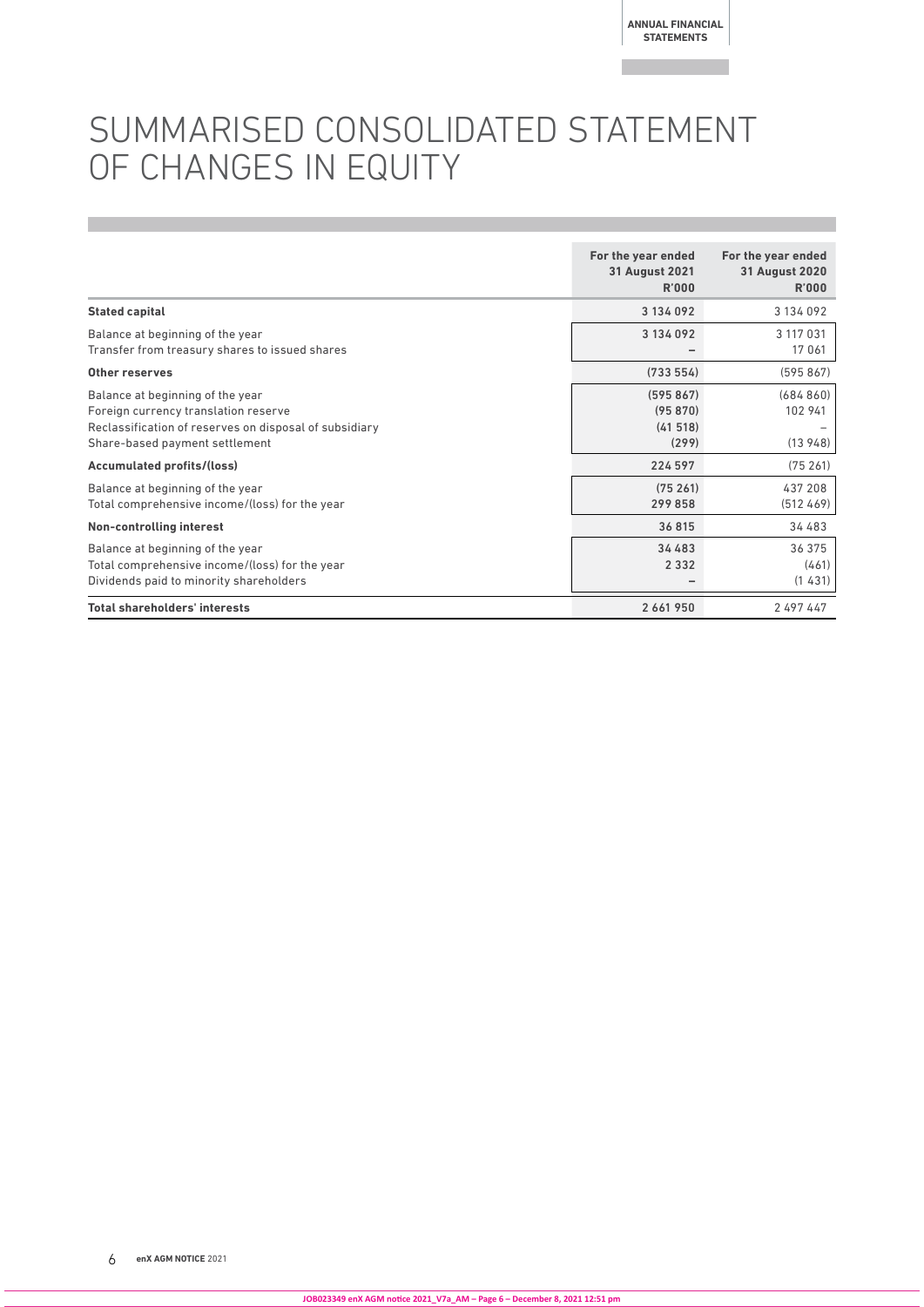## SUMMARISED CONSOLIDATED STATEMENT OF CASH FLOWS

|                                                                                                                                                                                                          | For the year ended<br><b>31 August 2021</b><br><b>R'000</b> | For the year ended<br><b>31 August 2020</b><br>R'000  |
|----------------------------------------------------------------------------------------------------------------------------------------------------------------------------------------------------------|-------------------------------------------------------------|-------------------------------------------------------|
| <b>Cash flows from operating activities</b>                                                                                                                                                              | 2 3 4 5 1 1 9                                               | 1 995 525                                             |
| Cash generated from operations before working capital movements<br>Working capital movements<br>Interest received<br>Interest paid<br><b>Taxation paid</b>                                               | 1930719<br>749 702<br>9 3 2 3<br>(307717)<br>(36908)        | 1860593<br>610 280<br>13 945<br>(417032)<br>(72, 261) |
| <b>Cash flows from investing activities</b>                                                                                                                                                              | (1341710)                                                   | (1771570)                                             |
| Capital expenditure<br>Proceeds on disposal of assets<br><b>Business combinations</b><br>Net proceeds on disposal of subsidiary<br>Cash from unlisted investments and loans                              | (1814257)<br>10857<br>(12947)<br>474 637                    | (1789159)<br>15 300<br>2 2 8 9                        |
| <b>Cash flows from financing activities</b>                                                                                                                                                              | (1005191)                                                   | 243 311                                               |
| Proceeds from interest-bearing liabilities<br>Repayment of interest-bearing liabilities<br>Deferred vendor consideration paid<br>Repayment of lease liability<br>Dividends paid to minority shareholders | 3 3 6 0 7 1 2<br>(4322382)<br>(30319)<br>(13202)            | 693 550<br>(395927)<br>(52881)<br>(1431)              |
| Net (decrease)/increase in cash and cash equivalents<br>Effects of exchange rate changes on cash and cash equivalents<br>Cash and cash equivalents at beginning of the year                              | (1782)<br>(27019)<br>880532                                 | 467 266<br>(13237)<br>426 503                         |
| Total group cash and cash equivalents at end of the year                                                                                                                                                 | 851731                                                      | 880 532                                               |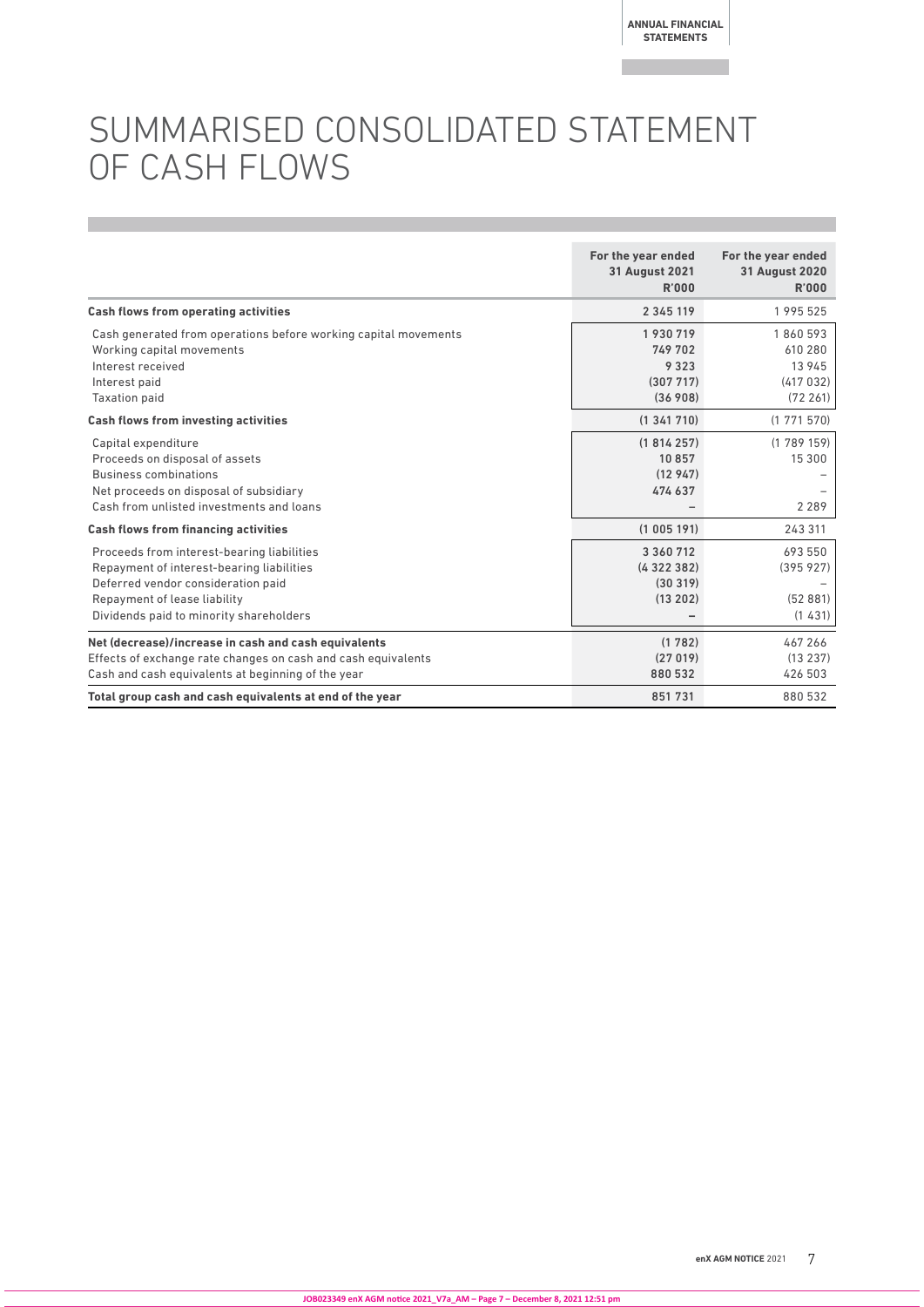## SUMMARISED CONSOLIDATED SEGMENTAL ANALYSIS

|                                                                                                                                                                                    | <b>EQUIPMENT(3)</b>                                                    |                                                                                       | <b>FLEET</b>                                                                  |                                                             |  |
|------------------------------------------------------------------------------------------------------------------------------------------------------------------------------------|------------------------------------------------------------------------|---------------------------------------------------------------------------------------|-------------------------------------------------------------------------------|-------------------------------------------------------------|--|
|                                                                                                                                                                                    | For the year<br>ended<br>31 August 2021<br><b>R'000</b>                | For the year<br>ended<br>31 August 2020<br><b>R'000</b>                               | For the year<br>ended<br>31 August 2021<br><b>R'000</b>                       | For the year<br>ended<br>31 August 2020<br><b>R'000</b>     |  |
| Revenue <sup>(1)</sup>                                                                                                                                                             | 443 245                                                                | 3721188                                                                               | 1768842                                                                       | 1859651                                                     |  |
| - South Africa<br>- Rest of World<br>- Intercompany                                                                                                                                | 443 245<br>$ \,$<br>$\overline{\phantom{a}}$                           | 2 2 7 0 2 4 2<br>1448496<br>2450                                                      | 1612668<br>136 318<br>19856                                                   | 1 699 154<br>137 246<br>23 251                              |  |
| EBITDA <sup>(2)</sup><br>Depreciation and amortisation <sup>(4)</sup>                                                                                                              | (6061)<br>(22445)                                                      | 1 0 6 0 7 0 0<br>(808160)                                                             | 760 413<br>(510 551)                                                          | 742 456<br>(594558)                                         |  |
| Earnings/(loss) before interest and taxation(5)                                                                                                                                    | (28506)                                                                | 252 540                                                                               | 249 862                                                                       | 147898                                                      |  |
| - South Africa<br>- Rest of World                                                                                                                                                  | (28506)<br>$ \,$                                                       | 159 915<br>92 625                                                                     | 204 507<br>45 3 55                                                            | 114 776<br>33 122                                           |  |
| Net finance costs                                                                                                                                                                  | (6592)                                                                 | (222373)                                                                              | (125 565)                                                                     | (177122)                                                    |  |
| Interest received<br>Interest expense                                                                                                                                              | 1 7 1 9<br>(8311)                                                      | 1446<br>(223 819)                                                                     | 10 2 2 4<br>(135 789)                                                         | 17 081<br>(194 203)                                         |  |
| Share of profits from associate                                                                                                                                                    | $\overline{\phantom{a}}$                                               | $-$                                                                                   | $\sim$                                                                        | $-$                                                         |  |
| Profit/(loss) before taxation <sup>(2, 3)</sup>                                                                                                                                    | (35098)                                                                | 30 167                                                                                | 124 297                                                                       | (29 224)                                                    |  |
| <b>Total assets</b>                                                                                                                                                                | 311 877                                                                | 5 864 824                                                                             | 3 2 5 5 1 2 8                                                                 | 3 116 518                                                   |  |
| - Goodwill and intangible assets<br>- Leasing assets<br>- Investment in associate<br>– Inventories<br>- Trade, other receivables and derivative financial assets<br>- Other assets | 806<br>508<br>$\overline{\phantom{a}}$<br>116 865<br>67 232<br>126 466 | 87931<br>3 3 5 1 6 5 3<br>$\overline{\phantom{0}}$<br>1 158 887<br>567 216<br>699 137 | 30 498<br>2769280<br>$\overline{\phantom{a}}$<br>18 411<br>217 646<br>219 293 | 20773<br>2 731 600<br>$-$ 1<br>26 787<br>175 782<br>161 576 |  |
| Disposal group held for sale                                                                                                                                                       | $\overline{\phantom{a}}$                                               | $\overline{\phantom{m}}$                                                              | $\sim$                                                                        | $ \,$                                                       |  |
| <b>Total liabilities</b>                                                                                                                                                           | 122 094                                                                | 4 491 506                                                                             | 2 2 6 7 5 7 1                                                                 | 2 3 8 2 9 4 0                                               |  |
| - Interest-bearing liabilities and overdraft<br>- Deferred vendor consideration<br>- Trade, other payables, provisions and derivatives<br>- Other liabilities                      | 64<br>$\overline{\phantom{m}}$<br>71 582<br>50 4 4 8                   | 3 4 0 8 5 6 6<br>768 252<br>314 688                                                   | 1680362<br>$\overline{\phantom{a}}$<br>312 991<br>274 218                     | 1779350<br>$ \degree$<br>332 703<br>270 887                 |  |
| Liabilities associated with disposal group held for sale                                                                                                                           | $\sim$                                                                 | $ \,$                                                                                 | $\sim$                                                                        | $ \,$                                                       |  |
| <b>Capital expenditure net of proceeds</b><br><b>Number of employees</b>                                                                                                           | 5 5 2 8<br>256                                                         | 991 503<br>1754                                                                       | 830 278<br>466                                                                | 772 380<br>379                                              |  |
| <b>GEOGRAPHICAL SEGMENTATION</b><br><b>Total assets</b>                                                                                                                            | 311 877                                                                | 5 864 824                                                                             | 3 2 5 5 1 2 8                                                                 | 3 116 518                                                   |  |
| - South Africa<br>- Rest of World                                                                                                                                                  | 311 877<br>$ \,$                                                       | 3 521 093<br>2 343 731                                                                | 2 7 9 7 5 4 1<br>457 587                                                      | 2659772<br>456 746                                          |  |
| <b>Total liabilities</b>                                                                                                                                                           | 122 094                                                                | 4 491 506                                                                             | 2 2 6 7 5 7 1                                                                 | 2 3 8 2 9 4 0                                               |  |
| - South Africa<br>- Rest of World                                                                                                                                                  | 122 094<br>$ \,$                                                       | 2650009<br>1841497                                                                    | 2098133<br>169 438                                                            | 2 204 326<br>178 614                                        |  |
|                                                                                                                                                                                    |                                                                        |                                                                                       |                                                                               |                                                             |  |

 $(1)$  No single customer exceeds 10% of group revenue.

<sup>(2)</sup> Excludes intercompany management fees.

(3) Impact Handling (UK) was disposed of during the current year and EIE SA is held for sale as at 31 August 2021 and therefore these businesses no longer form part of the Equipment segmental analysis in the current year.

(4) Total depreciation and amortisation includes depreciation disclosed as part of cost of sales.

(5) Earnings/(loss) before interest and taxation include impairments of goodwill, intangible assets and property of R1.7 million (2020: R544.1 million, 2020 also includes an adjustment on deferred vendor consideration of R30.7 million which is nil in the current year).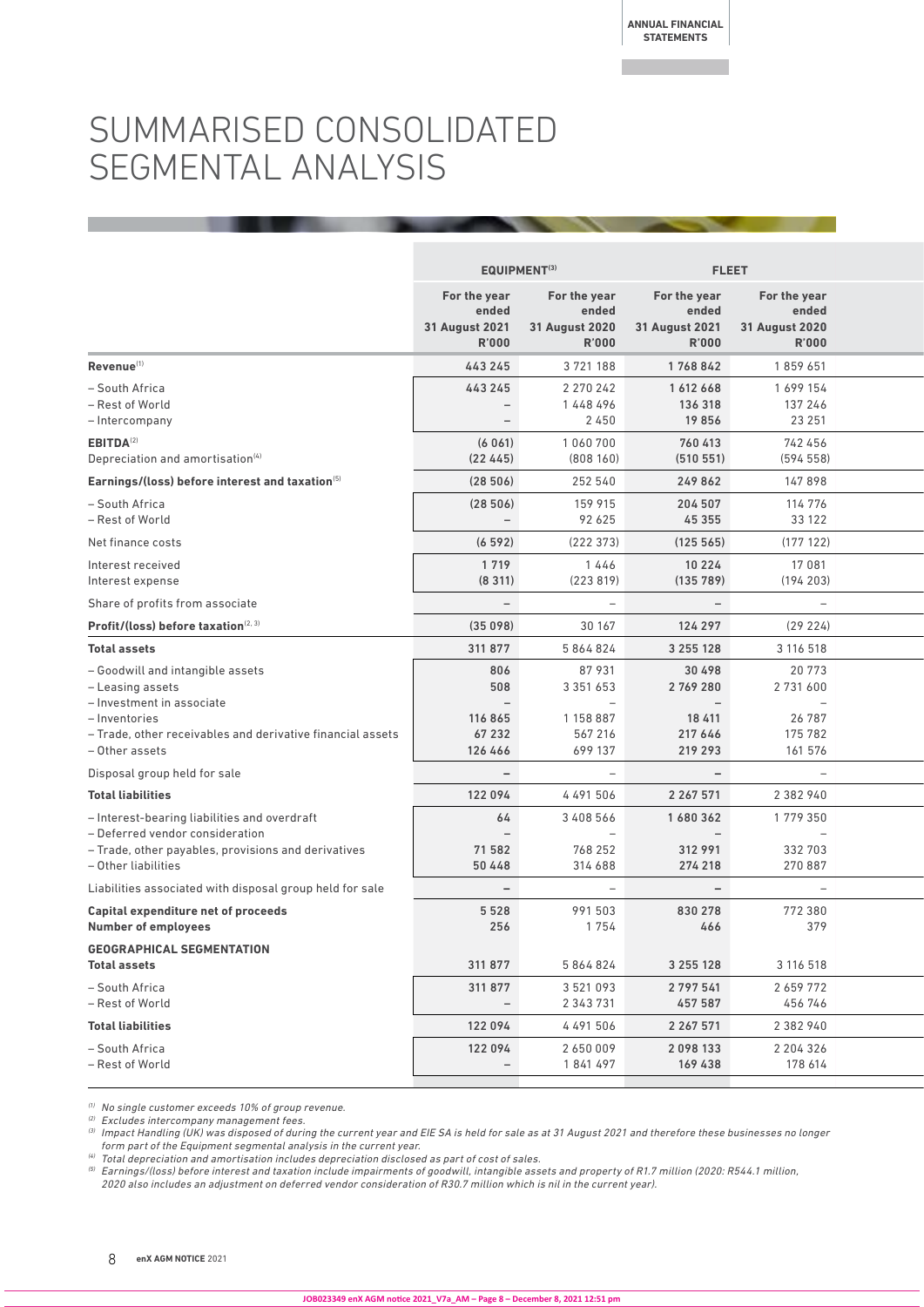| <b>PETROCHEMICALS</b>                                   |                                                         |                                                         | <b>GROUP, FINANCING AND</b><br><b>CONSOLIDATION</b>     | <b>TOTAL</b>                                            |                                                         |
|---------------------------------------------------------|---------------------------------------------------------|---------------------------------------------------------|---------------------------------------------------------|---------------------------------------------------------|---------------------------------------------------------|
| For the year<br>ended<br>31 August 2021<br><b>R'000</b> | For the year<br>ended<br>31 August 2020<br><b>R'000</b> | For the year<br>ended<br>31 August 2021<br><b>R'000</b> | For the year<br>ended<br>31 August 2020<br><b>R'000</b> | For the year<br>ended<br>31 August 2021<br><b>R'000</b> | For the year<br>ended<br>31 August 2020<br><b>R'000</b> |
| 2 167 438                                               | 1674032                                                 | (44934)                                                 | (48762)                                                 | 4334591                                                 | 7 206 109                                               |
| 2 005 630<br>145 687<br>16 121                          | 1 505 131<br>146 870<br>22 031                          | 2996<br>$\sim$ $  \sim$<br>(47930)                      | $\sim$<br>$\overline{\phantom{a}}$<br>(48 762)          | 4064539<br>282 005<br>(11953)                           | 5 474 527<br>1 732 612<br>(1030)                        |
| 116 704<br>(17427)                                      | 93 160<br>(16 670)                                      | (460163)<br>479 418                                     | (641532)<br>(27414)                                     | 410893<br>(71005)                                       | 1 254 784<br>(1446802)                                  |
| 99 277                                                  | 76 490                                                  | 19 255                                                  | (668946)                                                | 339 888                                                 | (192018)                                                |
| 90 362<br>8 9 1 5                                       | 62 135<br>14 3 5 5                                      | 19 255<br>$\sim$                                        | (668946)<br>$\overline{\phantom{a}}$                    | 285 618<br>54 270                                       | (332 119)<br>140 101                                    |
| (20104)                                                 | (23510)                                                 | 504                                                     | 13 6 5 3                                                | (151 757)                                               | (409352)                                                |
| 1407<br>(21511)                                         | 2914<br>(26 424)                                        | (6448)<br>6952                                          | (7496)<br>21 149                                        | 6902<br>(158659)                                        | 13 945<br>(423 297)                                     |
| 32936                                                   | 11 711                                                  | $\sim$ $  \sim$                                         | $\sim$ .                                                | 32936                                                   | 11 711                                                  |
| 112 109                                                 | 64 691                                                  | 19 759                                                  | (655 293)                                               | 221 067                                                 | (589659)                                                |
| 1441564                                                 | 1 055 791                                               | 3 3 0 6 6 8 3                                           | 574 874                                                 | 8 3 1 5 2 5 2                                           | 10 612 007                                              |
| 2071<br>$\sim$                                          | 1842<br>$\sim$ $-$                                      | $ \,$<br>$\overline{1}$                                 | 55 2 2 3<br>4 1 6 4                                     | 33 375<br>2769789                                       | 165 769<br>6 0 8 7 4 1 7                                |
| 103 852                                                 | 70 916                                                  | $-$                                                     | $\overline{\phantom{a}}$                                | 103 852                                                 | 70 916                                                  |
| 530 080                                                 | 436 347                                                 | $\sim$                                                  | $\hspace{0.1cm} -$                                      | 665356                                                  | 1 622 021                                               |
| 508 095<br>297466                                       | 316 489<br>230 197                                      | 17 7 2 4<br>494 279                                     | 10 016<br>505 471                                       | 810 697<br>1 137 504                                    | 1 069 503<br>1 596 381                                  |
| $\sim$                                                  | $\sim$                                                  | 2 7 9 4 6 7 9                                           | $-$                                                     | 2 7 9 4 6 7 9                                           | $\sim$                                                  |
| 1042476                                                 | 734 154                                                 | 2 2 2 1 1 6 1                                           | 505 960                                                 | 5 6 5 3 3 0 2                                           | 8 114 560                                               |
| 307 982                                                 | 251 783                                                 | 71 219                                                  | 426 956                                                 | 2 0 5 9 6 2 7                                           | 5866655                                                 |
| $\sim$                                                  | 33895                                                   | $\sim$ $  \sim$                                         | $\overline{\phantom{a}}$                                | $\sim$                                                  | 33895                                                   |
| 675 243<br>59 251                                       | 424 989<br>23 487                                       | 23 012<br>13045                                         | 8762<br>70 242                                          | 1082828<br>396 962                                      | 1534706<br>679 304                                      |
| $\sim$                                                  | $\sim$                                                  | 2 113 8 8 5                                             | $\sim$                                                  | 2 113 885                                               | $\sim$                                                  |
| 1574                                                    | 13 560                                                  | 185                                                     | 11 716                                                  | 837 565                                                 | 1789159                                                 |
| 168                                                     | 135                                                     | 9                                                       | $7\overline{ }$                                         | 899                                                     | 2 2 7 5                                                 |
| 1441564                                                 | 1 055 791                                               | 3 3 0 6 6 8 3                                           | 574 874                                                 | 8 3 1 5 2 5 2                                           | 10 612 007                                              |
| 1 370 050<br>71 514                                     | 1 007 104<br>48 687                                     | 3 3 0 6 6 8 3<br>$\sim$                                 | 574 874<br>$\overline{\phantom{a}}$                     | 7 786 151<br>529 101                                    | 7762843<br>2849164                                      |
| 1042476                                                 | 734 154                                                 | 2 2 2 1 1 6 1                                           | 505 960                                                 | 5 6 5 3 3 0 2                                           | 8 114 560                                               |
| 1 010 521                                               | 724 693                                                 | 2 2 2 1 1 6 1                                           | 505 960                                                 | 5451909                                                 | 6084988                                                 |
| 31 955                                                  | 9461                                                    | $-$                                                     | $-$                                                     | 201 393                                                 | 2029572                                                 |
|                                                         |                                                         |                                                         |                                                         |                                                         |                                                         |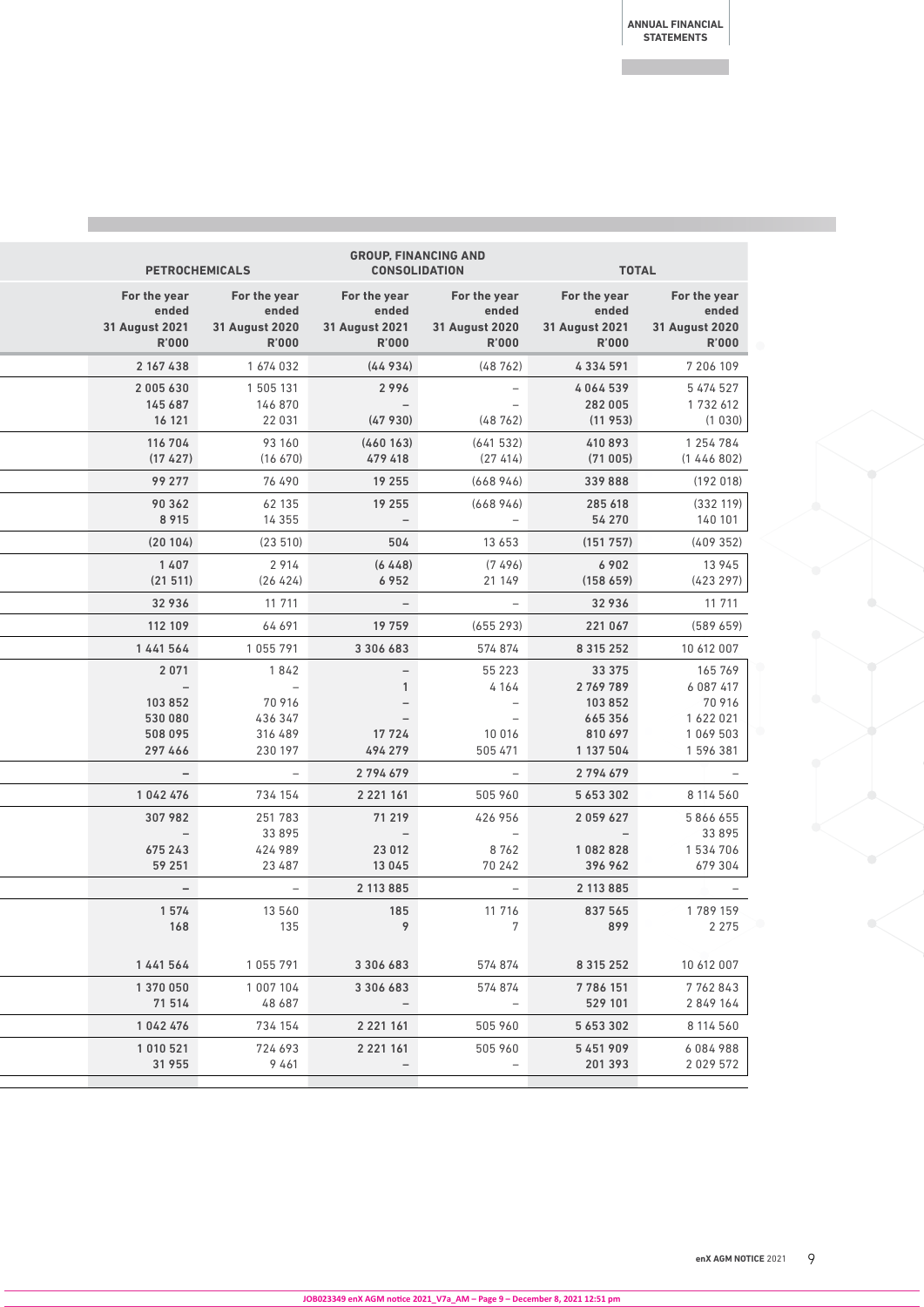## AUDIT REPORT

enX's independent auditor, Deloitte & Touche, has issued its opinion on the consolidated and separate financial statements for the year ended 31 August 2021. The audit was conducted in accordance with International Standards on Auditing. Deloitte & Touche has issued an unmodified opinion. A copy of the independent auditor's report together with a copy of the audited consolidated and separate financial statements is available for inspection on the enX website as well as at enX's registered office during normal business hours from 3 November 2021. Shareholders are advised that, in order to obtain a full understanding of the nature of the auditor's engagement, they should obtain a copy of that report together with the consolidated and separate audited consolidated financial statements as at 31 August 2021.

The summarised preliminary consolidated financial statements have been derived from and are consistent in all material respects with the consolidated financial statements for the year ended 31 August 2021 but are not audited. The directors take full responsibility for the preparation of these summarised preliminary consolidated financial results and confirm that the financial information has been correctly extracted from the underlying audited consolidated financial statements. Any reference to future financial information included in this announcement has not been audited or reported on by the auditor.

The auditor's report does not necessarily report on all of the information contained in this financial results. Shareholders are therefore advised that in order to obtain a full understanding of the nature of the auditor's engagement they should obtain a copy of the auditor's report together with the accompanying financial information from the issuer's registered office.

Information included in this report, information included in this report is extracted from audited information, but not itself audited.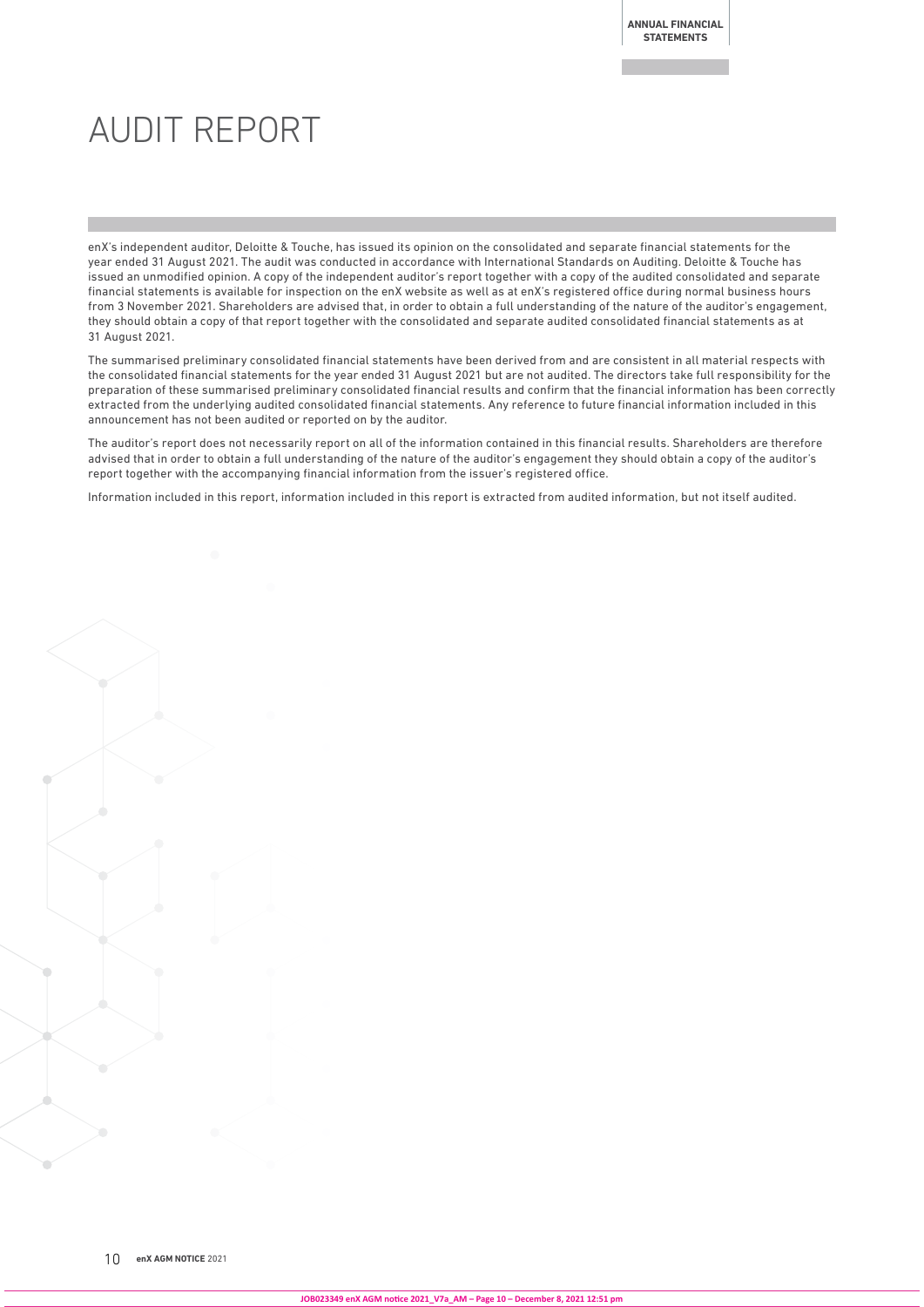**ANNUAL FINANCIAL STATEMENTS**

## **NOTES**

## 1. DISPOSAL GROUP HELD FOR SALE – EIE SA

enX shareholders are referred to the announcement released on SENS on 30 September 2021 in terms of which enX shareholders were advised the enX has agreed binding heads of terms with CFAO Holdings South Africa Proprietary Limited ("CFAO South Africa") which, once implemented, will result the divestment of EIE Group Proprietary Limited ("EIE SA").

|                                                            | For the year ended<br><b>31 August 2021</b><br><b>R'000</b> |
|------------------------------------------------------------|-------------------------------------------------------------|
| Operating assets<br>Other assets                           | 2743640<br>51 039                                           |
| Total disposal group held for sale                         | 2794679                                                     |
| Operating liabilities<br>Other liabilities                 | 1934359<br>179 526                                          |
| Total liabilities relating to disposal group held for sale | 2 113 8 8 5                                                 |

### 2. DISCONTINUED OPERATIONS

| <b>Consolidated discontinued statement of profit or loss</b><br>and comprehensive income | For the year ended<br><b>31 August 2021</b><br>R'000 | For the year ended<br><b>31 August 2020</b><br><b>R'000</b> |
|------------------------------------------------------------------------------------------|------------------------------------------------------|-------------------------------------------------------------|
| Revenue                                                                                  | 3 3 4 1 9 0 9                                        | 3 3 3 8 8 7 9                                               |
| Cost of sales                                                                            | (2135822)                                            | (2201154)                                                   |
| <b>Gross profit</b>                                                                      | 1 206 087                                            | 1 137 725                                                   |
| <b>Expected credit losses</b>                                                            | (10162)                                              | (13, 443)                                                   |
| Operating expenses                                                                       | (758329)                                             | (852, 980)                                                  |
| Operating profit before items listed below                                               | 437 596                                              | 271 302                                                     |
| Impairment of goodwill, intangibles and PPE                                              | (4818)                                               | (224910)                                                    |
| Impairment of held for sale assets                                                       | (107980)                                             |                                                             |
| Operating profit before net finance costs and earnings from associate                    | 324 798                                              | 46392                                                       |
| Net finance costs                                                                        | (156 179)                                            | (213353)                                                    |
| Interest received                                                                        | 2421                                                 | 267                                                         |
| Interest expense                                                                         | (158600)                                             | (213 620)                                                   |
| Net profit before tax                                                                    | 168 619                                              | (166961)                                                    |
| Attributable taxation expense                                                            | (64722)                                              | (25 282)                                                    |
| Profit on disposal of discontinued operation                                             | 32819                                                |                                                             |
| Net profit after taxation from discontinued operations                                   | 136 716                                              | (192243)                                                    |
| <b>Cash flows from discontinued operations</b>                                           |                                                      |                                                             |
| Net cash flows from operating activities                                                 | 1 414 900                                            | 1038125                                                     |
| Net cash flows from investing activities                                                 | (949354)                                             | (1129318)                                                   |
| Net cash flows from financing activities                                                 | (446328)                                             | 151 481                                                     |
| <b>Net cash flows</b>                                                                    | 19 218                                               | 60 288                                                      |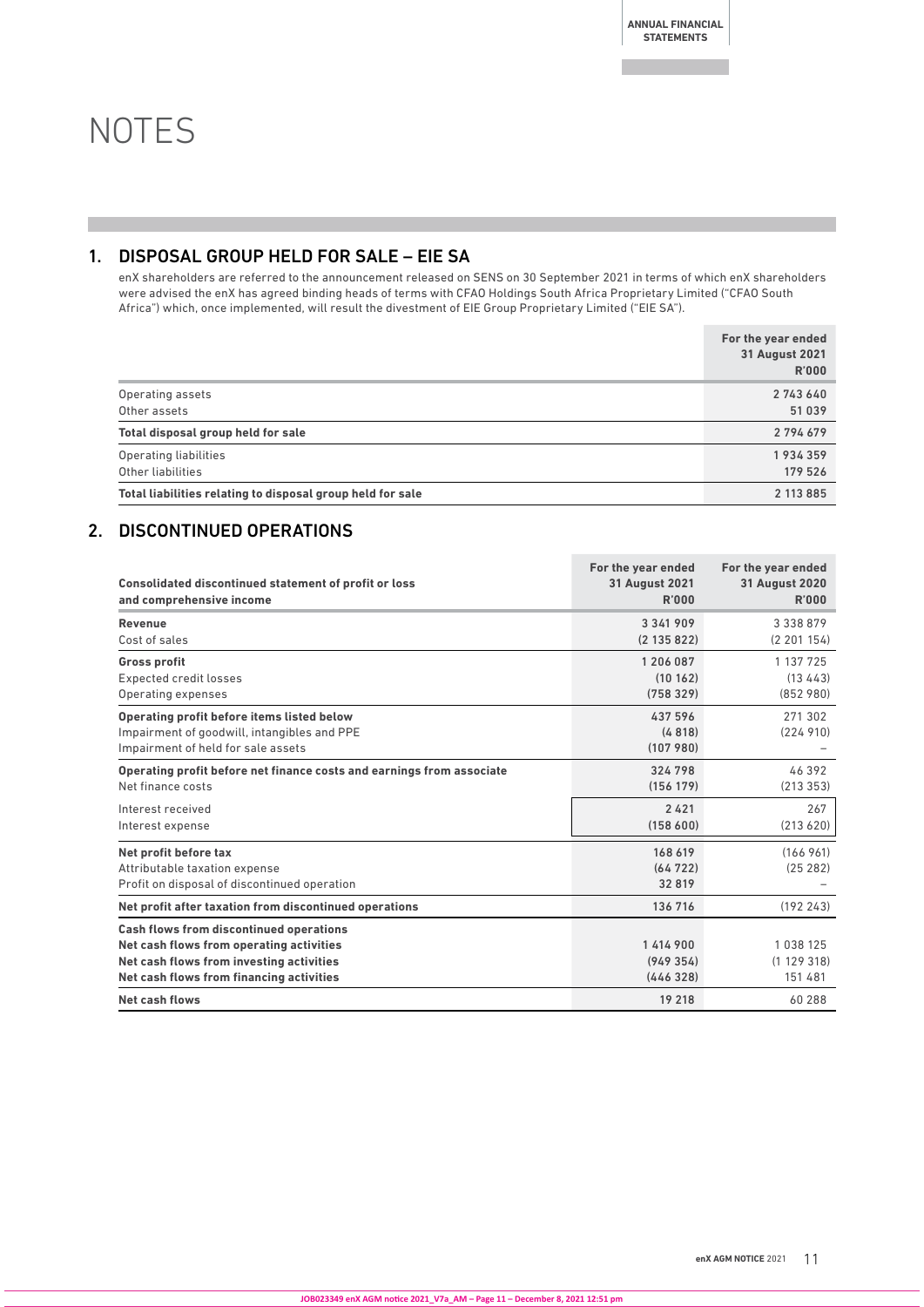**ANNUAL FINANCIAL STATEMENTS**

## NOTES (continued)

|    |                                                                                                                                                                              | For the year ended<br><b>31 August 2021</b><br><b>R'000</b> | For the year ended<br><b>31 August 2020</b><br><b>R'000</b> |
|----|------------------------------------------------------------------------------------------------------------------------------------------------------------------------------|-------------------------------------------------------------|-------------------------------------------------------------|
| 3. | <b>INTEREST-BEARING LIABILITIES</b>                                                                                                                                          |                                                             |                                                             |
|    | Medium Term Note Programme<br>Bank debt and overdraft - South Africa<br>Bank debt and overdraft - Rest of world<br>Deferred vendor considerations                            | 2059627                                                     | 917934<br>3 542 443<br>1 406 278<br>33895                   |
|    |                                                                                                                                                                              | 2059627                                                     | 5 900 550                                                   |
|    | Comprising:<br>Non-current<br>Current                                                                                                                                        | 1700071<br>359 556                                          | 3 620 250<br>2 2 8 0 3 0 0                                  |
|    |                                                                                                                                                                              | 2059627                                                     | 5 900 550                                                   |
|    |                                                                                                                                                                              | For the year ended<br><b>31 August 2021</b><br><b>R'000</b> | For the year ended<br><b>31 August 2020</b><br>R'000        |
| 4. | <b>NET FINANCE COSTS</b><br>Interest received - other<br>Interest expense<br>Deemed interest expense<br>Interest on lease liability<br>Write-off of debt restructuring costs | 9 3 2 3<br>(299986)<br>(124)<br>(8055)<br>(9094)            | 13 945<br>(414776)<br>(552)<br>(7969)                       |
|    |                                                                                                                                                                              | (307936)                                                    | (409352)                                                    |
|    | <b>Continuing operations</b><br><b>Discontinued operations</b>                                                                                                               | (151757)<br>(156 179)                                       | (19599)<br>(213353)                                         |
|    |                                                                                                                                                                              | For the year ended<br><b>31 August 2021</b><br><b>R'000</b> | For the year ended<br><b>31 August 2020</b><br>R'000        |
| 5. | <b>REVENUE</b><br>Revenue recognised at a point in time<br>Sale of capital goods<br>Sale of goods, consumables and parts<br>Sale of used goods                               | 1 178 014<br>2444923<br>581 219                             | 1 139 452<br>1947902<br>540 097                             |
|    | Total revenue recognised at a point in time                                                                                                                                  | 4 204 156                                                   | 3 6 2 7 4 5 1                                               |
|    | Revenue transferred over time<br>Leasing rentals<br>Maintenance and service revenue<br>Value added products<br>Other revenue                                                 | 2 2 3 5 1 8 1<br>1 105 784<br>110 363<br>21 016             | 2423696<br>1 012 413<br>126 089<br>16 460                   |
|    | Total revenue transferred over time                                                                                                                                          | 3 472 344                                                   | 3 578 658                                                   |
|    | <b>Total revenue</b>                                                                                                                                                         | 7 676 500                                                   | 7 206 109                                                   |
|    | <b>Continuing operations</b><br><b>Discontinued operations</b>                                                                                                               | 4334591<br>3 3 4 1 9 0 9                                    | 3 867 230<br>3 3 3 8 8 7 9                                  |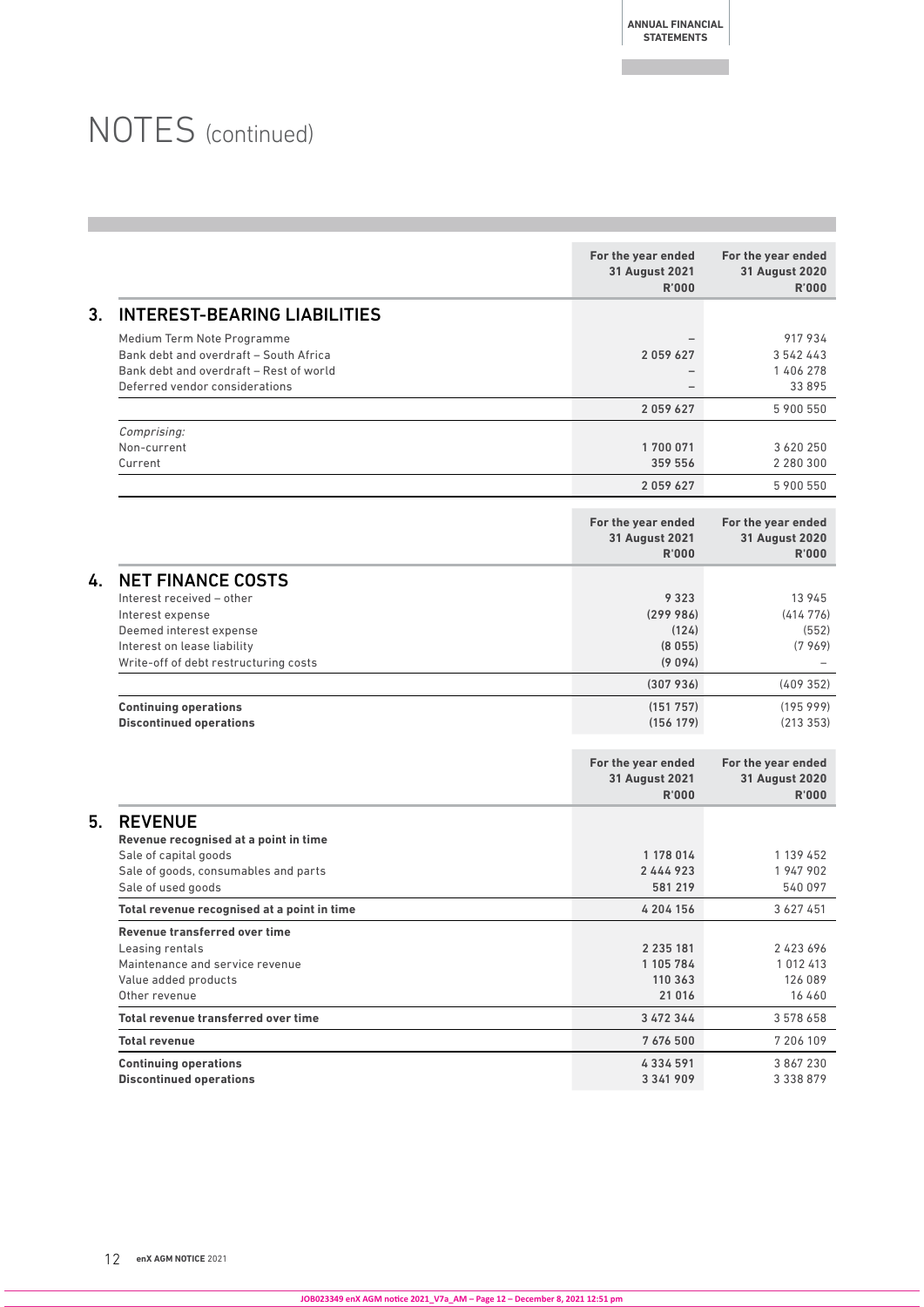### 6. FAIR VALUE HIERARCHY DISCLOSURES

#### **Valuation methodology**

#### **Level 1 – Valuations with reference to quoted prices in an active market:**

Financial instruments valued with reference to unadjusted quoted prices for identical assets or liabilities in active markets where the quoted price is readily available and the price represents actual and regularly occurring market transactions on an arm's length basis. There are no level 1 financial instruments in the current year.

#### **Level 2 – Valuations based on observable and unobservable inputs include:**

Financial instruments valued using inputs other than quoted prices as described above for level 1 but which are observable for the asset or liability, either directly or indirectly, such as a quoted price for similar assets or liabilities in an active market; a quoted price for identical or similar assets or liabilities in inactive markets; a valuation model using observable inputs; and a valuation model using inputs derived from/corroborated by observable market data.

The net market value of all forward exchange contracts at year-end was calculated by comparing the forward exchange contract rates to the equivalent year-end market foreign exchange rates.

#### **Level 3 – Valuations based on unobservable inputs include:**

Financial instruments are valued using significant inputs which are not based on observable market data.

Unlisted investments are valued based on operational performance of the entities which is considered to be appropriate taking into account that the investments are very insignificant to the group.

The table below shows the group's financial assets and liabilities that are recognised and subsequently measured at fair value, analysed by valuation technique.

| 31 August 2021                                   | Level <sub>2</sub><br><b>R'000</b> | Level 3<br>R'000 | <b>Fair value</b><br>R'000 |
|--------------------------------------------------|------------------------------------|------------------|----------------------------|
| <b>Financial assets</b>                          |                                    |                  |                            |
| Unlisted investments and loans                   |                                    | 851              | 851                        |
| Designated as fair value through profit and loss |                                    |                  |                            |
| - Derivative financial assets                    | 32                                 |                  | 32                         |
|                                                  | 32                                 | 851              | 883                        |
| <b>Financial liabilities</b>                     |                                    |                  |                            |
| Designated as fair value through profit and loss |                                    |                  |                            |
| - Derivative financial liabilities               | 1054                               |                  | 1054                       |
|                                                  | 1054                               |                  | 1054                       |

### 7. DISPOSAL OF SUBSIDIARY

enX Shareholders are referred to the announcement released on SENS on 15 April 2021 detailing the disposal of Impact Handling (UK). As included in the SENS announcement, enX Leasing Investments, a wholly owned subsidiary of enX, entered into a Share Purchase Agreement (SPA) with Aprolis Holding SAS (the purchaser), a subsidiary of Monnoyeur SAS, for the disposal of 100% of the issued share capital of Impact Handling (UK). The disposal became effective on 14 June 2021 for £33 million, being the maximum purchase price as agreed in the SPA and total proceeds net of UK based transaction fees and management exit bonuses was £31.4 million, which was received before 31 August 2021.

The net assets of Impact Handling at the date of disposal were as follows:

|                                                     | 2021<br><b>R'000</b> |
|-----------------------------------------------------|----------------------|
| Non-current assets                                  | 1751562              |
| Current assets                                      | 396 459              |
| Non-current liabilities                             | (1233216)            |
| <b>Current liabilities</b>                          | (299111)             |
| Net assets disposed of                              | 615 694              |
| <b>Total consideration</b>                          | 609 304              |
| Satisfied by:                                       |                      |
| Cash and cash equivalents                           | 609 304              |
| Net cash inflow arising on disposal                 | 609 304              |
| Consideration received in cash and cash equivalents | 609 304              |
| Less: cash and cash equivalents disposed of         | (134667)             |
|                                                     | 474 637              |

**enX AGM NOTICE 2021 13**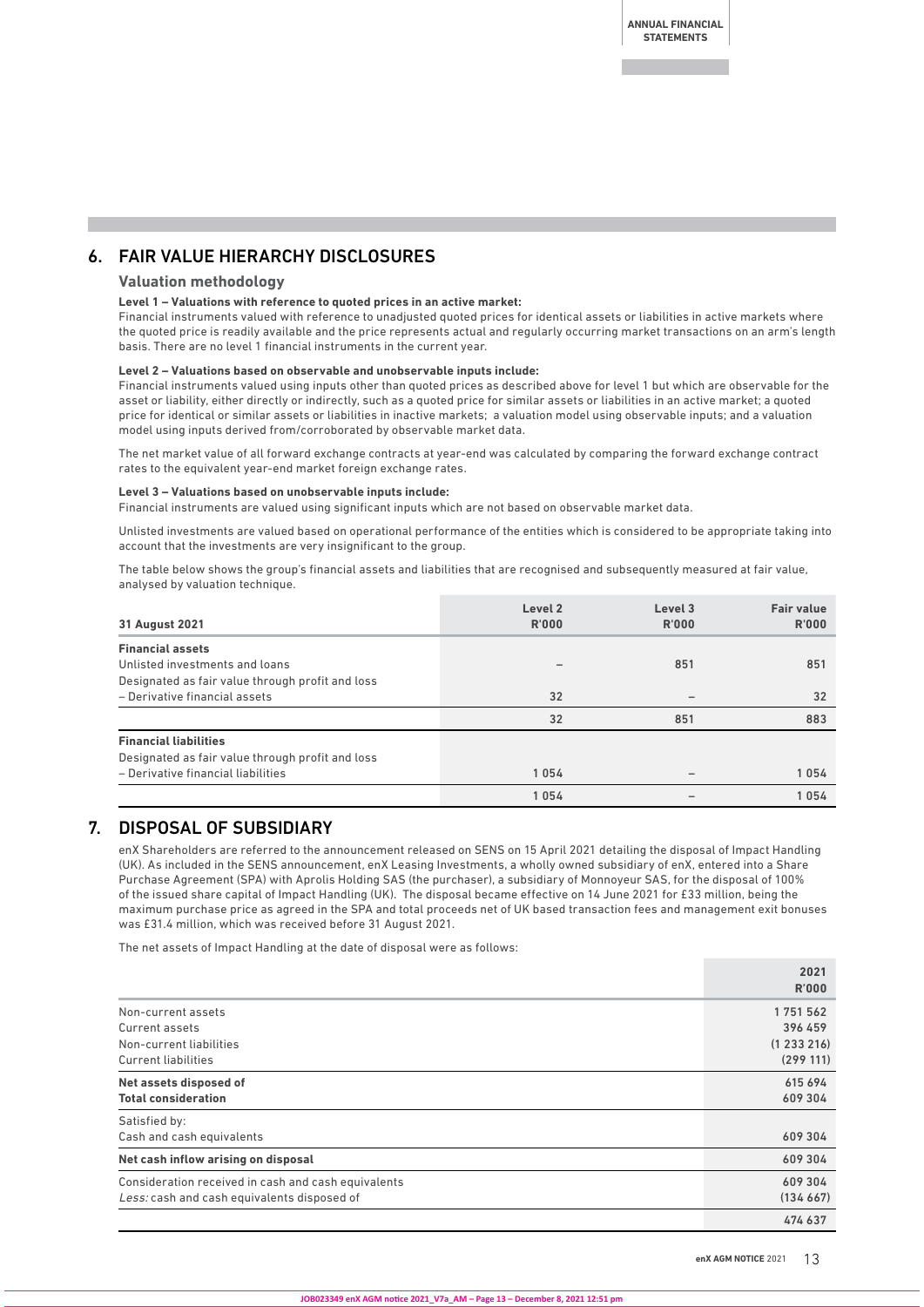# NOTICE OF ANNUAL GENERAL MEETING

#### **ENX GROUP LIMITED**

(Incorporated in the Republic of South Africa) (Registration number: 2001/029771/06) JSE share code: ENX ISIN: ZAE000222253 ("**ENX**" OR "**THE COMPANY**")

Notice is hereby given that the annual general meeting of shareholders of enX will be held at 9:00 on Thursday, 20 January 2022 at enX Boardroom, 9th Floor, Katherine Towers, 1 Park Lane, Wierda Valley, Gauteng for the following purposes:

- 1. To present the audited annual financial statements of the company and the group for the year ended 31 August 2021 (including the reports of the directors, the audit and risk committee and of the independent auditors).
- 2. To present the social and ethics committee report.
- 3. To consider any matters raised by shareholders.
- 4. To transact such other business as may be transacted at an annual general meeting of a company including the re-appointment of the auditors and the re-election of retiring directors.
- 5. To consider and, if deemed fit, to pass, with or without modification, the special and ordinary resolutions set out below, in the manner required by the Companies Act, No. 71 of 2008 (as amended) (the "**Companies Act**").

### IMPORTANT DATES TO NOTE:

| Record date for receipt of notice purposes                                                                                                                                | Friday, 10 December 2021    |
|---------------------------------------------------------------------------------------------------------------------------------------------------------------------------|-----------------------------|
| Notice of meeting posted to shareholders, on or before                                                                                                                    | Wednesday, 15 December 2021 |
| Integrated report and group annual financial statements available www.enxgroup.co.za, on or before                                                                        | Tuesday, 23 November 2021   |
| Last day to trade in order to be eligible to participate in and vote at the annual general meeting                                                                        | Tuesday, 11 January 2022    |
| Record date for voting purposes ("voting record date")                                                                                                                    | Friday, 14 January 2022     |
| For administrative purposes, forms of proxy to be lodged by                                                                                                               | Tuesday, 18 January 2022    |
| Annual general meeting to be held at 9:00 on (proxy forms may also be handed to the Chairman of<br>the annual general meeting any time during the annual general meeting) | Thursday, 20 January 2022   |
| Results of annual general meeting released on SENS                                                                                                                        | Thursday, 20 January 2022   |

### ATTENDANCE

If you are a registered shareholder (i.e. a shareholder who has not dematerialised his/her shares or has dematerialised his/her shares with "own name" registration) as at the end of the record date to attend and vote at the meeting of the company, you may attend the meeting in person.

Alternatively, you may appoint a proxy or two or more proxies (who need not be a shareholder/s of the company) to represent you at the meeting. Any appointment of a proxy/ies may be effected by using the attached form of proxy and, in order for the proxy to be effected and valid, the form of proxy must be completed and delivered in accordance with the instructions contained therein. Alternatively, the form of proxy may be handed to the Chair of the meeting or to the transfer secretaries at the meeting, at any time prior to its commencement, or prior to voting on any resolutions proposed at the meeting.

Any shareholder who completes and lodges a form of proxy will nevertheless be entitled to attend and vote in person at the meeting should the shareholder subsequently decided to do so.

If you are a beneficial shareholder and not a registered shareholder (i.e. a shareholder who has dematerialised his/her shares without "own name" registration) as at the record date to attend and vote at the meeting of the company:

- And wish to attend the meeting, you may obtain the necessary letter of representation to represent the registered holder in respect of your shares from your Central Securities Depository Participant ("CDSP") or broker;
- And do not wish to attend the meeting but would like your vote to be recorded at the meeting, you should contact the registered holder in respect of your shares through your CSDP or broker and furnish them with your voting instructions; and
- You must not complete the attached form of proxy.

Kindly note that meeting participants (including proxies) are required to provide reasonably satisfactory identification before being entitled to attend or participate in a meeting. In this regard, all shareholders recorded in the registers of the company on the voting record date will be required to provide identification satisfactory to the Chairman of the annual general meeting. Forms of identification include valid identity documents, driver's licenses and passports.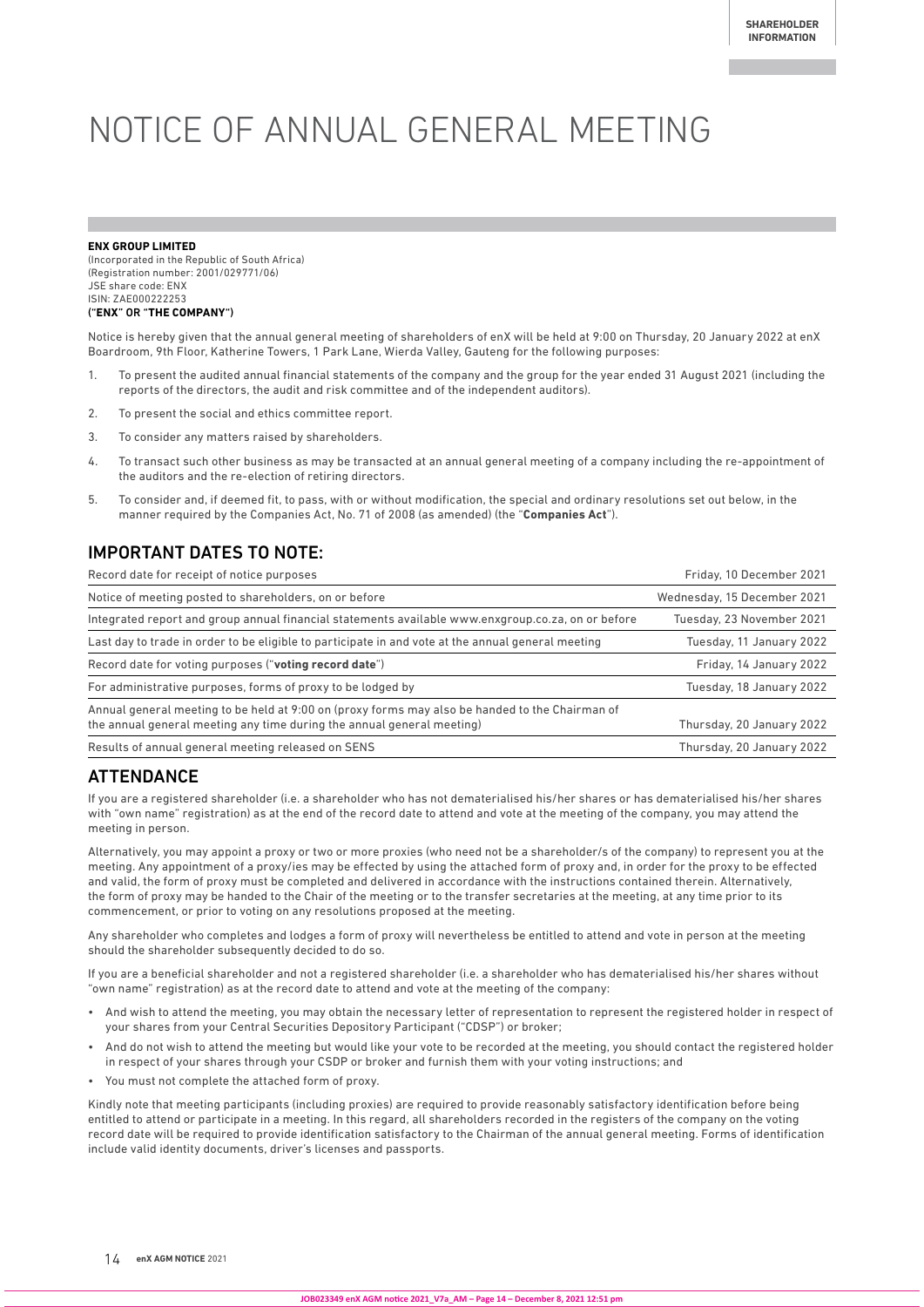### **QUORUM**

A quorum for the purposes of considering the resolutions above shall consist of three shareholders of the company personally present or represented by a proxy (and if the shareholder is a body corporate, the representative of the body corporate) and entitled to vote at the annual general meeting. In addition, a quorum shall comprise 25% of all voting rights entitled to be exercised by shareholders in respect of the resolutions above.

The date on which shareholders must be recorded as such in the register maintained by the transfer secretaries, Computershare Investor Services Proprietary Limited (Rosebank Towers, 15 Biermann Avenue, Rosebank, 2196, South Africa), for the purposes of being entitled to attend, participate in and vote at the annual general meeting is Friday, 14 January 2022.

### VOTING AND PROXIES LEVEL

A shareholder of the company entitled to attend and vote at the annual general meeting is entitled to appoint one or more proxies (who need not be a shareholder of the company) to attend, vote and speak in his/her stead.

On a show of hands, every shareholder of the company present in person or represented by proxy shall have one vote only. On a poll, every shareholder of the company present in person or represented by proxy shall have one vote for every share held in the company by such shareholder.

A form of proxy is attached for the convenience of any shareholder holding certificated shares who cannot attend the annual general meeting. Forms of proxy may also be obtained on request from the company's registered office or the transfer secretary of the company. For administrative purposes, the completed forms of proxy should be deposited at or posted to the office of the transfer secretaries of the company, Computershare Investor Services Proprietary Limited, Rosebank Towers, 15 Biermann Avenue, Rosebank, 2196, South Africa (Private Bag X9000, Saxonwold, 2132) or via email to proxy@computershare.co.za to be received 48 hours prior to the annual general meeting. Alternatively, the form of proxy may be handed to the Chairman of the annual general meeting or the transfer secretary at any time prior to the commencement of the annual general meeting or prior to voting on any resolution proposed at the annual general meeting. Any shareholder who completes and lodges a form of proxy will nevertheless be entitled to attend and vote in person at the annual general meeting should the member subsequently decide to do so.

Attached to the form of proxy is an extract of section 58 of the Companies Act, to which shareholders are referred.

enX does not accept responsibility and will not be held liable for any failure on the part of the CSDP or broker of a dematerialised shareholder to notify such shareholder of the meeting or any business to be concluded thereat.

### TELEPHONIC PARTICIPATION

Shareholders or their proxies may participate in the meeting by way of telephone conference call. Shareholders or their proxies who wish to participate in the annual general meeting via the teleconference facility will be required to advise the company thereof by no later than 09:00 on Friday, 14 January 2022 by submitting, by email to the company secretary at enx@acorim.co.za, for the attention of Natasha Petrides or Roxanne Cloete, relevant contact details including email address, cellular number and landline, as well as full details of the shareholder's title to the shares issued by the company and proof of identity, in the form of copies of identity documents and share certificates (in the case of certificated shareholders), and (in the case of dematerialised shareholders) written confirmation from the shareholder's CSDP confirming the shareholder's title to the dematerialised shares. Upon receipt of the required information, the shareholder concerned will be provided with a secure code and instructions to access the electronic communication during the annual general meeting.

Shareholders who wish to participate in the annual general meeting by way of telephone conference call must note that they will not be able to vote during the annual general meeting. Such shareholders, should they wish to have their vote counted at the annual general meeting, must, to the extent applicable: (i) complete the form of proxy or (ii) contact their CSDP or broker, in both instances, as set out above**.**

### PRESENTATION OF AUDITED ANNUAL FINANCIAL STATEMENTS

To present the audited financial statements of the company and the group for the year ended 31 August 2021, including the directors' report, the report of the audit and risk committee and the report of the independent auditors, in terms of section 30(3) of the Companies Act.

The annual financial statements of the company and the group are available on the company's website www.enxgroup.co.za, or can be requested from the company secretary at enx@acorim.co.za or telephonically on +27 11 966 2000.

## PRESENT THE SOCIAL AND ETHICS COMMITTEE REPORT

To present the social and ethics committee report of the company and the group for the year ended 31 August 2021, in terms of Regulation 43 of the Companies Act.

The social and ethics committee report of the company and the group is included in the integrated report for the year ended 31 August 2021 and is available on the company's website www.enxgroup.co.za, or can be requested from the company secretary at enx@acorim. co.za or telephonically on +27 11 966 2000.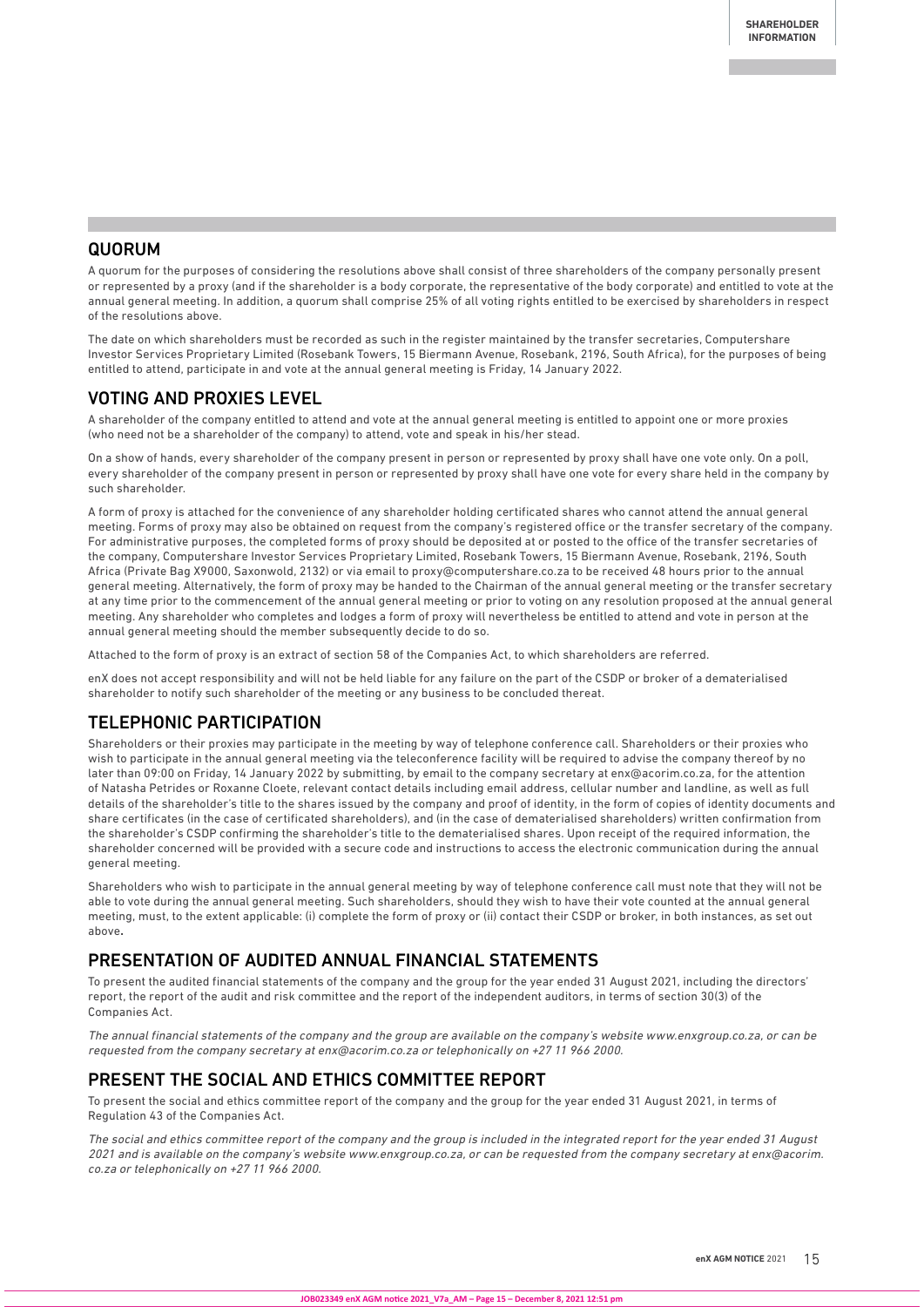## NOTICE OF ANNUAL GENERAL MEETING (continued)

### SPECIAL RESOLUTIONS

To consider and, if deemed fit, to pass, with or without modification, all of the special resolutions relating to business set out below.

The minimum percentage of voting rights required for each of the special resolutions set out below to be adopted is at least 75% (seventy-five percent) of the voting rights exercised on each of the resolutions by shareholders present or represented by proxy at the annual general meeting.

### SPECIAL RESOLUTION NUMBER 1: GENERAL AUTHORITY FOR A REPURCHASE OF SHARES ISSUED BY THE COMPANY

"Resolved that in terms of paragraph 5.67(B)(b), read with paragraph 5.72 of the JSE Listings Requirements, the company or any of its subsidiaries be and are hereby authorised by way of a renewable general authority pursuant, inter alia to sections 46 and 48 of the Companies Act, until this authority lapses at the next annual general meeting of the company, unless it is then renewed at the next annual general meeting of the company and provided that this authority shall not extend beyond 15 months from date of passing this special resolution, for the company or any subsidiary of the company to acquire shares of the company on the following basis:

- 1. Repurchases of shares must be effected through the order book operated by the JSE trading system, and done without any prior understanding or arrangement between the company and the counterparty;
- 2. At any point in time, the company may only appoint one agent to effect repurchases on its behalf;
- 3. The company (or any subsidiary) must be authorised thereto by its memorandum of incorporation;
- 4. The number of shares which may be acquired pursuant to this authority in any financial year (which commenced on 1 September 2021) may not in the aggregate exceed 20% (twenty percent) (or 10% (ten percent) where such acquisitions are effected by a subsidiary) of the company's share capital as at the date of this notice of annual general meeting;
- 5. Repurchases of shares may not be made at a price more than 10% (ten percent) above the weighted average of the market value on the JSE of the shares in question for the 5 (five) business days immediately preceding the repurchase;
- 6. Repurchases may not take place during a prohibited period (as defined in paragraph 3.67 of the JSE Listings Requirements) unless a repurchase programme (where the dates and quantities of shares to be repurchased during the prohibited period are fixed) is in place and has been submitted to the JSE in writing prior to the commencement of the prohibited period;
- 7. After the company has acquired shares which constitute, on a cumulative basis, 3% (three percent) of the number of shares in issue (at the time that authority from shareholders for the repurchase is granted), the company shall publish an announcement containing full details of such repurchases; and
- 8. The board of directors of the company must resolve that the repurchase is authorised, the company and its subsidiaries have passed the solvency and liquidity test, as set out in section 4 of the Companies Act, and since that test was performed, there have been no material changes to the financial position of the company."

#### In accordance with the JSE Listings Requirements, the directors record that:

The directors would utilise the general authority to repurchase shares as and when suitable opportunities present themselves, which opportunities may require expeditious and immediate action.

The directors undertake that, after considering the maximum number of securities which may be repurchased and the price at which the repurchases may take place pursuant to the general repurchase authority, for a period of 12 months after the date of notice of this annual general meeting:

- The company and the group will be able to pay their debts in the ordinary course of business;
- The consolidated assets of the company and of the group fairly valued in accordance with International Financial Reporting Standards, will exceed the consolidated liabilities of the company and of the group fairly valued in accordance with International Financial Reporting Standards; and
- The working capital, share capital and reserves of the company and of the group will be adequate for ordinary business purposes.

The following additional information, some of which may appear elsewhere in the integrated annual report of which this notice forms part, is provided in terms of paragraph 11.26 of the JSE Listings Requirements for purposes of this general authority:

- Stated capital of the company page 5
- Major beneficial shareholder page 89 to 90 of the 2021 Annual Financial statement of enX Group Limited
- Reserves of the company page 5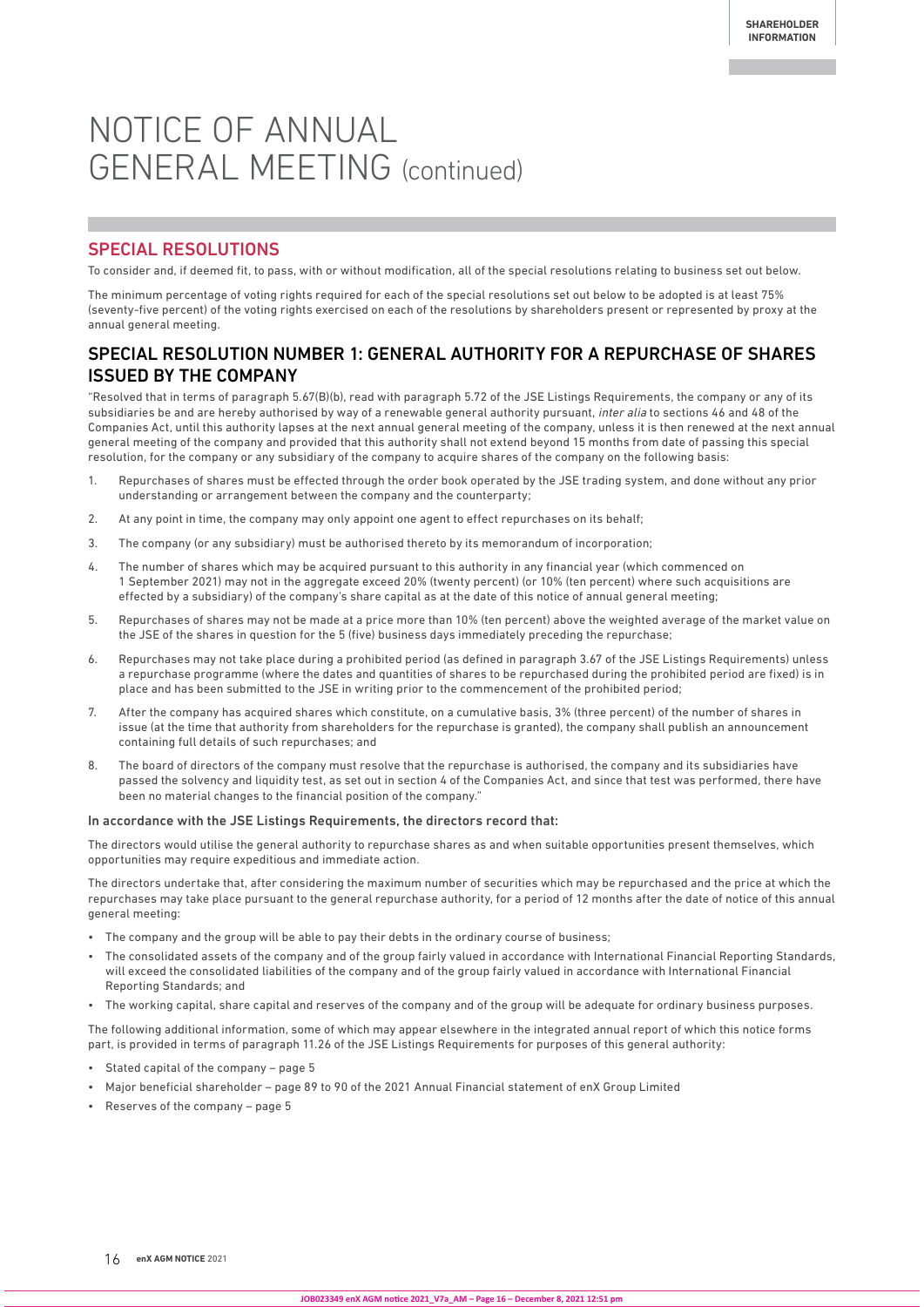#### Directors' responsibility statement

The directors, whose names appear on pages 8 and 9 of the integrated annual report, collectively and individually, accept full responsibility for the accuracy of the information pertaining to this special resolution and certify that, to the best of their knowledge and belief, there are no facts that have been omitted which would make any statement false or misleading, and that all reasonable enquiries to ascertain such facts have been made and that the special resolution contains all information required in terms of the Companies Act and the JSE Listings Requirements.

#### Material changes

Other than the facts and developments reported on in the annual report and SENS, there have been no material changes in the trading or financial position of the company and its subsidiaries since the date of signature of the audit report for the year ended 31 August 2021 and up to the date of this notice.

#### Reason for and effect of special resolution number 1

The reason for special resolution number 1 is to afford directors of the company or a subsidiary of the company general authority to effect a repurchase of the company's shares on the JSE, subject to compliance with the JSE Listings Requirements.

## SPECIAL RESOLUTION NUMBER 2: APPROVAL OF DIRECTORS' FEES FOR THEIR SERVICES AS DIRECTORS AND COMMITTEE MEMBERS

"Resolved that as a special resolution in terms of section 66(9) of the Companies Act, as read with section 65(11)(h) and subject to the provisions of the company's MOI and the JSE Listings Requirements in force from time to time, that the company be and is hereby authorised to pay fees to its non-executive directors for their services as directors and committee members as follows:

#### **Proposed fees for 2022 to 2023:**

|                                               | <b>Current fees to</b><br>28 February<br>2022<br>R | <b>Proposed fees</b><br>1 March 2022 to<br><b>31 August 2022</b><br>$\mathsf{R}$ | <b>Proposed fees</b><br>1 September 2022<br>to 31 August 2023<br>R |
|-----------------------------------------------|----------------------------------------------------|----------------------------------------------------------------------------------|--------------------------------------------------------------------|
| Annual retainers for board members            |                                                    |                                                                                  |                                                                    |
| - Chairman                                    | 700 000                                            | 721 000                                                                          | 757000                                                             |
| - Lead independent director                   | 329 200                                            | 339 000                                                                          | 356 000                                                            |
| - Non-executive directors                     | 180 600                                            | 186 000                                                                          | 195 300                                                            |
| <b>Attendance fees per meeting</b>            |                                                    |                                                                                  |                                                                    |
| <b>Board meetings</b>                         |                                                    |                                                                                  |                                                                    |
| - Chairman                                    | 30 000                                             | 31 000                                                                           | 32 500                                                             |
| - Non-executive directors                     | 30 000                                             | 31 000                                                                           | 32 500                                                             |
| <b>Audit and risk committee</b>               |                                                    |                                                                                  |                                                                    |
| - Chairman                                    | 66 500                                             | 68500                                                                            | 72000                                                              |
| - Non-executive directors                     | 47 600                                             | 49000                                                                            | 51 500                                                             |
| <b>Remuneration and nominations committee</b> |                                                    |                                                                                  |                                                                    |
| - Chairman                                    | 43 300                                             | 44500                                                                            | 47000                                                              |
| - Non-executive directors                     | 29 800                                             | 30 500                                                                           | 32 000                                                             |
| Social and ethics committee                   |                                                    |                                                                                  |                                                                    |
| - Chairman                                    | 43 300                                             | 44500                                                                            | 47000                                                              |
| - Non-executive directors                     | 29 800                                             | 30 500                                                                           | 32 000                                                             |
| Ad hoc committee fee                          | 10 500                                             | 11 000                                                                           | 11 000                                                             |

#### Reason for and effect of special resolution number 2

Annual board retainer fees and committee fees are paid quarterly. The board proposed no increases in fees for the 2021 period and a 3% increase from 1 March 2022 to 31 August 2022 to align directors' fees with financial year-end and a further 5% increase for the period 1 September 2022 to August 2023. In terms of sections 66(8) and (9) of the Companies Act, the company is required to obtain approval of shareholders by way of special resolution to compensate its non-executive directors for services rendered during the next 2 (two) years. Directors' fees were approved at the AGM held on 19 March 2021 and are applicable for the period ending 28 February 2022. The fees comprise an annual fee which takes cognisance of the responsibilities of the non-executive directors throughout the year and a meeting attendance fee. The remuneration proposed is considered to be fair and reasonable and in the best interests of the company. The above fees excludes VAT, which will be added by the directors in terms of the current VAT legislation in South Africa, if applicable."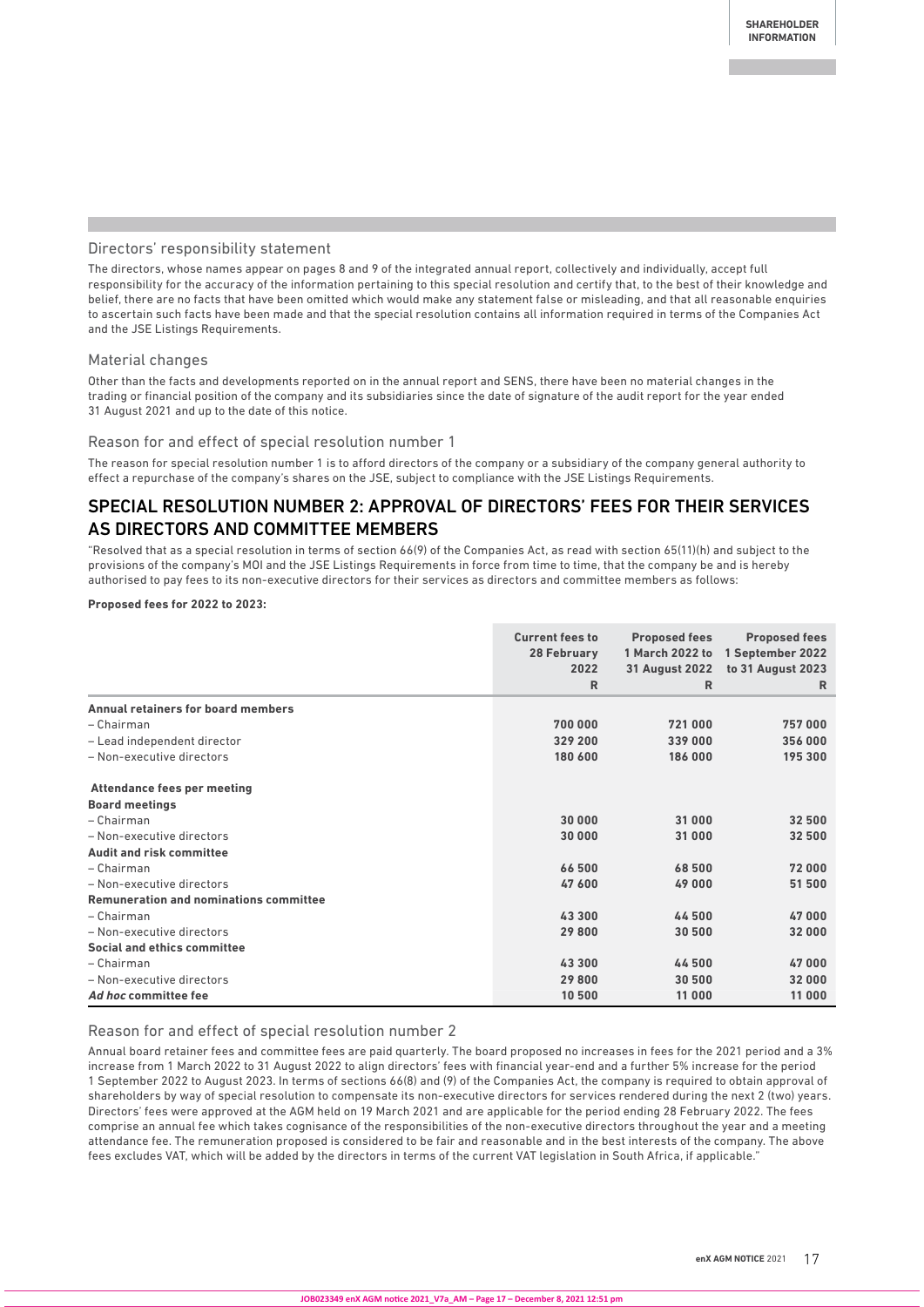## NOTICE OF ANNUAL GENERAL MEETING (continued)

## SPECIAL RESOLUTION NUMBER 3: FINANCIAL ASSISTANCE TO RELATED AND INTER RELATED COMPANIES IN TERMS OF SECTION 45 OF THE COMPANIES ACT

"Resolved that, to the extent required by section 45 the Companies Act, the board of directors of the company may, subject to compliance with the requirements of the company's memorandum of incorporation and the Companies Act, each as presently constituted and as amended from time to time, for a period of two years from the passing hereof, authorise the company to provide direct or indirect financial assistance\* to a director or prescribed officer of the company, or of a related or inter-related company, or to a related or inter-related company or corporation, or to a member of a related or inter-related corporation, or to a person related to any such company, corporation, director, prescribed officer or member. "

\* "Financial Assistance" for purposes of Section 45 of the Companies Act includes lending money, guaranteeing a loan or other obligation, and securing any debt or obligation. It does not include an accountable advance to meet legal expenses in relation to a matter concerning the company; or anticipated expenses to be incurred by the person on behalf of the company; or an amount to defray the person's expenses for removal at the company's request.

#### Reason for and effect of special resolution number 3

The company would like the ability to continue to provide financial assistance, if necessary, in accordance with section 45 of the Companies Act. This authority is necessary for the company to provide financial assistance in appropriate circumstances.

Under the Companies Act, the company will, however, require the special resolution referred to above to be adopted, provided that the board of directors of the company are satisfied that the terms under which the financial assistance is proposed to be given are fair and reasonable to the company and, immediately after providing the financial assistance, the company would satisfy the solvency and liquidity test contemplated in the Companies Act.

In the circumstances and in order to, inter alia, ensure that the company's subsidiaries and other related and inter-related companies and corporations, and the Companies directors and prescribed officers, have access to financing and/or financial backing from the company (as opposed to banks), it is necessary to obtain the approval of shareholders, as set out in special resolution number 3.

Therefore, the reason for, and effect of, special resolution number 3 is to permit the company to provide direct or indirect financial assistance (within the meaning attributed to that term in section 45 of the Companies Act) to the entities and persons referred to in special resolution number 3 above.

#### Notice in terms of section 45(5) of the Companies Act in respect of special resolution number 3

Notice is hereby given to shareholders of the company in terms of section 45(5) of the Companies Act of a resolution adopted by the board authorising the company to provide such direct or indirect financial assistance as specified in the special resolution above:

- (a) by the time that this notice of annual general meeting is delivered to shareholders of the company, the board will have adopted a resolution ("**section 45 board resolution**") authorising the company to provide, at any time and from time to time during the period of two years commencing on the date on which the special resolution is adopted, any direct or indirect financial assistance as contemplated in section 45 of the Companies Act to any one or more related or inter-related companies or corporations of the company and/or to any one or more members of any such related or inter-related company or corporation and/or to any one or more persons related to any such company or corporation;
- (b) the section 45 board resolution will be effective only if and to the extent that the special resolution under the heading "**special resolution number 3**" is adopted by the shareholders of the company, and the provision of any such direct or indirect financial assistance by the company, pursuant to such resolution, will always be subject to the board being satisfied that: (i) immediately after providing such financial assistance, the company will satisfy the solvency and liquidity test as referred to in section 45(3)(b(i) of the Companies Act, and that (ii) the terms under which such financial assistance is to be given are fair and reasonable to the company as referred to in section 45(3)(b)(ii) of the Companies Act; and
- (c) in as much as the section 45 board resolution contemplates that such financial assistance will in the aggregate exceed one-tenth of 1% of the company's net worth at the date of adoption of such resolution, the company hereby provides notice of the section 45 board resolution to shareholders of the company.

## SPECIAL RESOLUTION NUMBER 4: FINANCIAL ASSISTANCE IN TERMS OF SECTION 44 OF THE COMPANIES ACT

"Resolved that, to the extent required by sections 44 of the Companies Act, the board of directors of the company may, subject to compliance with the requirements of the company's memorandum of incorporation and the Companies Act, each as presently constituted and as amended from time to time, for a period of two years from the passing hereof, authorise the company to provide financial assistance by way of a loan, guarantee, the provision of security or otherwise to any person for the purpose of, or in connection with, the subscription of any option, or any securities, issued or to be issued or to be issued by the company or a related or inter-related company, or for the purchase of any securities of the company or a related or inter-related company."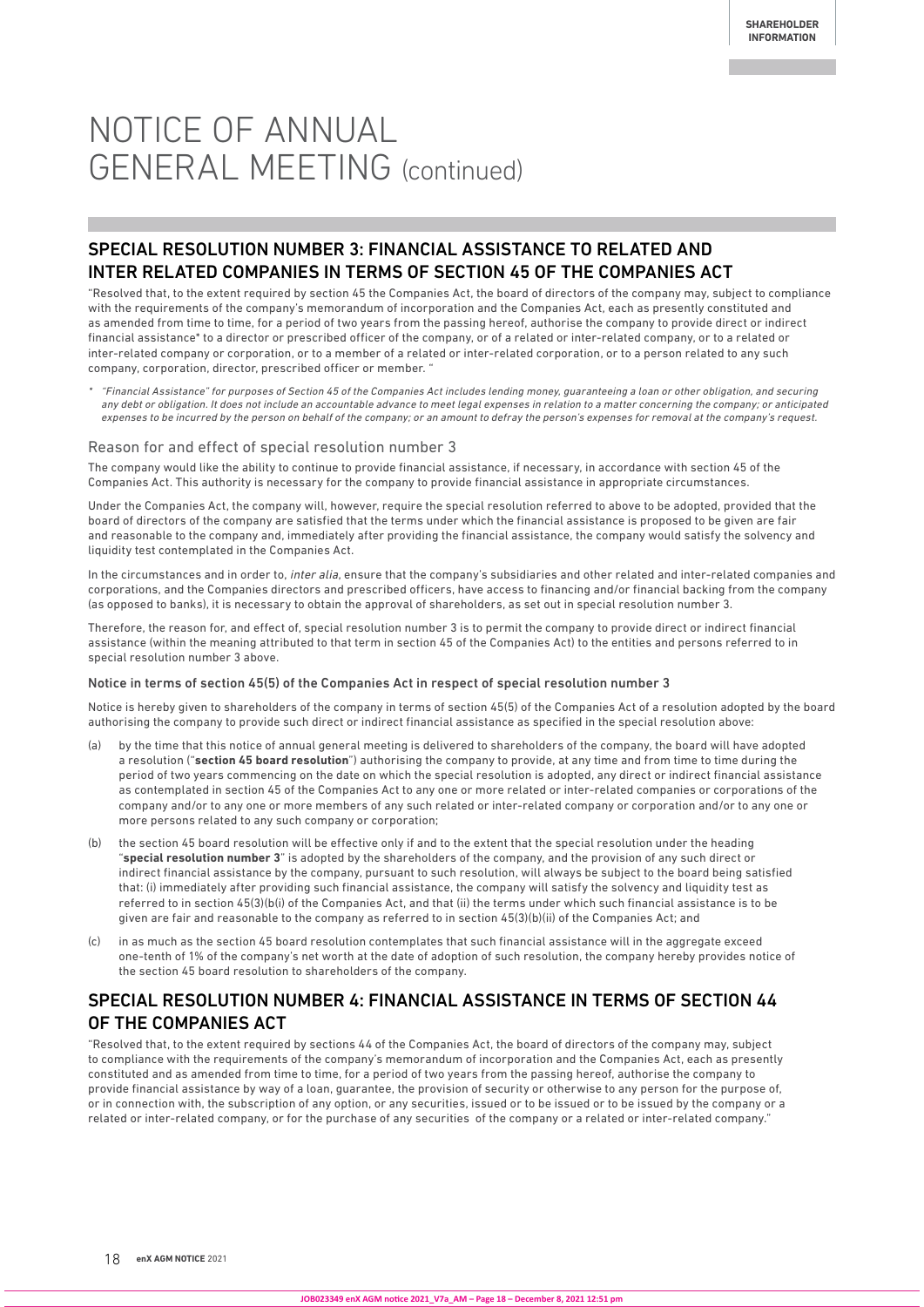#### Reason for and effect of special resolution number 4

The reason for, and effect of, special resolution number 4 is to permit the company in advance to provide financial assistance (within the meaning attributed to that term in section 44 of the Companies Act) to the persons and entities referred to in special resolution number 4 above. This predominantly relates to being able to provide intergroup guarantees in terms of funding structures.

In terms of the Companies Act, the company will, however, require the special resolution referred to above to be adopted, provided that the board of directors of the company are satisfied that the terms under which the financial assistance is proposed to be given are fair and reasonable to the company and, immediately after providing the financial assistance, the company would satisfy the solvency and liquidity test contemplated in the Companies Act.

#### ORDINARY RESOLUTIONS

To consider and, if deemed fit, to pass, with or without modification, all of the ordinary resolutions relating to business set out below.

Save for ordinary resolution number 4, the minimum percentage of voting rights required for each of the ordinary resolutions set out below to be adopted is more than 50% (fifty percent) of the voting rights exercised on each of the resolutions by shareholders present or represented by proxy at the annual general meeting.

In terms of the JSE Listings Requirements, ordinary resolution number 4 must be approved by a 75% (seventy-five percent) majority of the votes cast in favour of the resolution by shareholders present or represented by proxy at the annual general meeting.

#### **Re-election of directors retiring in accordance with the MOI.**

In accordance with the company's MOI one-third of the non-executive directors are subject to retirement by rotation and re-election by shareholders at least once every three years. In addition, it is company policy that those non-executive directors who have reached the age of 70 years or older should retire at every annual general meeting and be submitted for re-election, if eligible.

#### At this meeting and in accordance with these requirements:

- Ms. B Ngonyama will retire by rotation and is eligible for re-election.
- Ms. L Molefe will retire by rotation and is eligible for re-election.

### ORDINARY RESOLUTION NUMBER 1: RE-ELECTION OF B NGONYAMA AS A DIRECTOR OF THE COMPANY

"Resolved that B Ngonyama, who retires in terms of the company's memorandum of incorporation and being eligible for re-election, be and is hereby re-elected as an independent non-executive director of the company."

The remuneration and nominations committee has considered B Ngonyama performance and contribution to the company and recommends that her appointment as a director of the company is confirmed by shareholders.

A brief curriculum vitae for B Ngonyama is set out on page 9 of the integrated annual report of which this notice forms part.

### ORDINARY RESOLUTION NUMBER 2: RE-ELECTION OF L MOLEFE AS A DIRECTOR OF THE COMPANY

"Resolved that L Molefe, who retires in terms of the company's memorandum of incorporation and being eligible for re-election, be and is hereby re-elected as an independent non-executive director of the company."

The remuneration and nominations committee has considered L Molefe performance and contribution to the company and recommends that her appointment as a director of the company is confirmed by shareholders.

A brief curriculum vitae for L Molefe is set out on page 9 of the integrated annual report of which this notice forms part.

### ORDINARY RESOLUTION NUMBER 3: RE-APPOINTMENT OF INDEPENDENT EXTERNAL AUDITORS

"Resolved that Deloitte & Touche (with T Lavhengwa being the designated audit partner) be and is hereby re-appointed as the group's external auditor from the conclusion of this annual general meeting."

In accordance with paragraph 3.84(g) of the JSE Listings Requirements the Audit and risk committee has assessed the suitability of Deloitte & Touche and of T Lavhengwa for re-appointment and appointment respectively, as the company's independent external auditors and designated individual auditor for the 2021 financial year. In conducting this assessment, the committee considered documentary support provided by Deloitte. They similarly considered the independence, continuity, experience and technical expertise of the Deloitte team in arriving at their decision.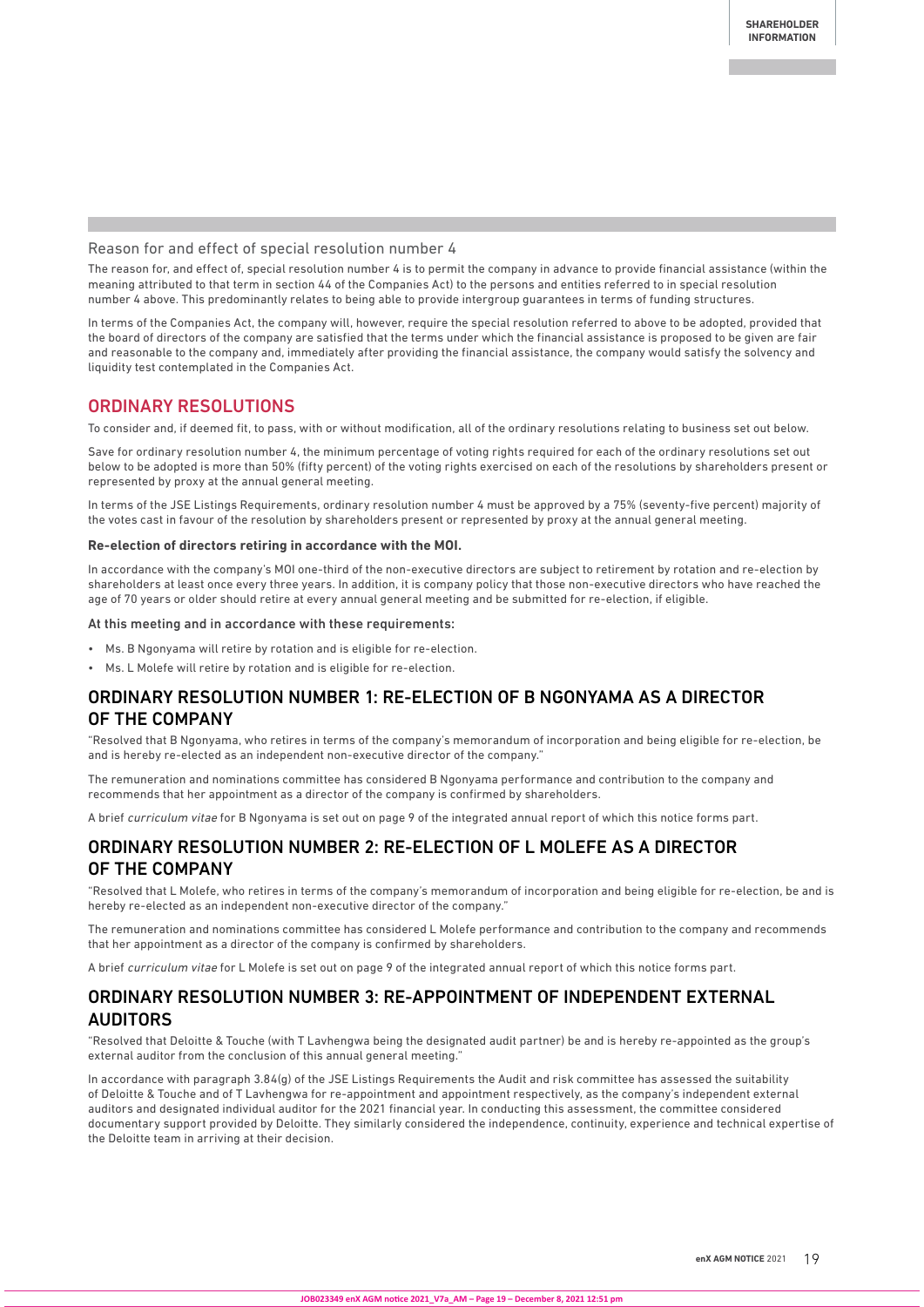## NOTICE OF ANNUAL GENERAL MEETING (continued)

## ORDINARY RESOLUTION NUMBER 4: TO PLACE UNISSUED ORDINARY SHARES UNDER THE CONTROL OF THE DIRECTORS

"Resolved that the authorised and unissued ordinary share capital of the company be and is hereby placed under the control of the directors of the company which directors are, subject to the JSE Listings Requirements and the provisions of the Companies Act, authorised to allot and issue and otherwise dispose of all or part thereof at their discretion any of such shares at such time or times, to such person or persons, company or companies and upon such terms and conditions as they may determine, such authority to remain in force until the next annual general meeting of the company."

## ORDINARY RESOLUTION NUMBER 5: APPOINTMENT/RE-APPOINTMENT OF MEMBERS OF THE AUDIT AND RISK COMMITTEE

"Resolved that the following directors be appointed or reappointed as the case may be, each by way of a separate vote as members of the audit and risk committee with effect from the end of this annual general meeting in terms of section 94(2) of the Companies Act. The members as proposed by the board of directors are:

- 5.1 B Ngonyama (Chair);
- 5.2 J Varana; and
- 5.3 LN Molefe.

all of whom are independent non-executive directors.

The passing of ordinary resolution 5.1 and 5.3 are subject to the passing of ordinary resolutions 1 and 2 respectively.

#### ORDINARY RESOLUTION NUMBER 6: ADVISORY ENDORSEMENT OF THE REMUNERATION POLICY

"Resolved that, in accordance with the principles of the King IV report on governance, and through a non-binding advisory vote, the company's remuneration policy, as further detailed on page 40 to 42 of the integrated annual report of which this notice forms part, be and is hereby approved."

## ORDINARY RESOLUTION NUMBER 7: ADVISORY ENDORSEMENT OF THE REMUNERATION IMPLEMENTATION REPORT

"Resolved that, through a non-binding advisory vote, the company's remuneration implementation report as set out on pages 42 to 45 of the integrated annual report of which this notice forms part, be and is hereby approved."

King IV recommends that the remuneration policy of the company and the implementation thereof be tabled for separate non-binding advisory votes by shareholders at each annual general meeting of the company. This enables shareholders to express their views on the remuneration policy adopted by the company and the manner in which same is implemented. Ordinary resolutions 6 and 7 are of an advisory nature only and failure to pass these resolutions will therefore not have any legal consequences relating to existing remuneration arrangements. The board will, however, take the outcome of these votes into consideration when considering amendments to the company's remuneration policy.

In the event that either the remuneration policy or the implementation thereof is voted against by 25% or more of the votes exercised at the meeting, the company will in its voting results announcement, pursuant to the JSE Listings Requirements, extend an invitation to dissenting shareholders to engage with the company. The manner and timing of such engagement will be specified in the SENS announcement following the meeting.

### ORDINARY RESOLUTION NUMBER 8: SIGNATURE OF DOCUMENTATION

"Resolved that any director or the company secretary be and is hereby authorised to sign all such documentation and do all such things as may be necessary for, or incidental to the implementation of the resolutions set out in the notice convening the annual general meeting at which this resolution is to be considered and approved, and which are passed by the members in accordance with and subject to the terms thereof."

#### **By order of the board**

15 December 2021

Acorim, represented by R Cloete

| TO DECEMBER ZUZT           |                                                                                  |
|----------------------------|----------------------------------------------------------------------------------|
| <b>Registered address:</b> | 9th Floor, Katherine Towers, 1 Park Lane, Sandton, Gauteng                       |
|                            | PostNet Suite X86, Private Bag X7, Aston Manor, 1630                             |
|                            | <b>Transfer secretaries:</b> Computershare Investor Services Proprietary Limited |
|                            | Rosebank Towers, 15 Biermann Avenue, Rosebank, 2196, South Africa                |
|                            | Private Bag X9000, Saxonwold, 2132, South Africa                                 |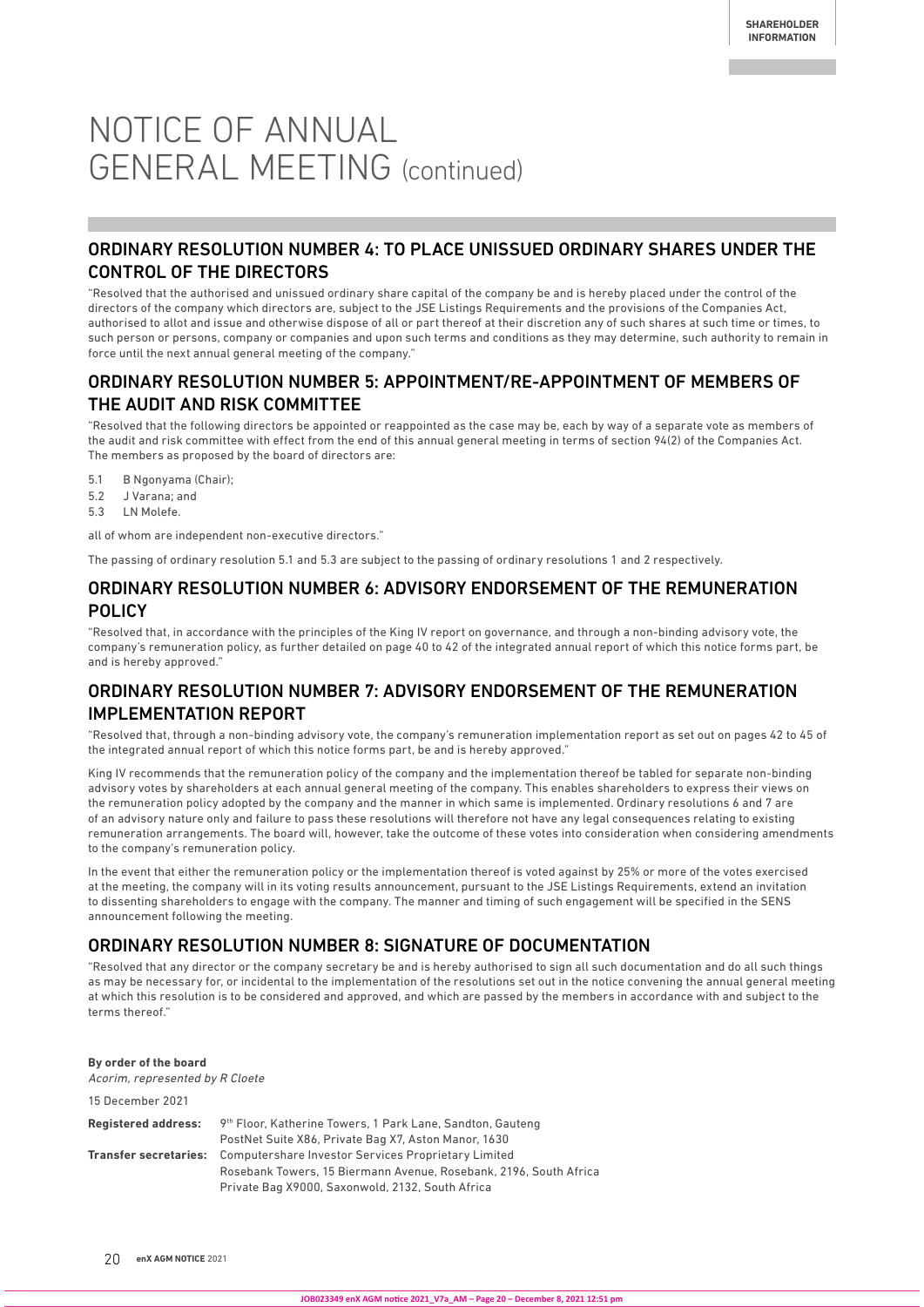**ENX GROUP LIMITED** (Incorporated in the Republic of South Africa) (Registration number: 2001/029771/06) JSE share code: ENX ISIN: ZAE000222253 ("**enX**" or "**the company**")

## FORM OF PROXY

Where appropriate and applicable the terms defined in the notice of annual general meeting to which this form of proxy is attached and forms part of bear the same meaning in this form of proxy.

For use by the holders of the company's certificated ordinary shares (certificated shareholders) and/or dematerialised ordinary shares held through a Central Securities Depository Participant ("**CSDP**") or broker who have selected "own-name" registration (own-name dematerialised shareholders) at the annual general meeting of the company to be held at 9:00 on Thursday, 20 January 2022 at enX Boardroom, 9th Floor, Katherine Towers, 1 Park Lane, Wierda Valley, Sandton, Gauteng. Additional forms of proxy are available upon request from the company's registered office or from the transfer secretaries of the company.

Not for use by holders of the company's dematerialised ordinary shares who have not selected "own-name" registration. Such shareholders must contact their CSDP or broker timeously if they wish to attend and vote at the annual general meeting and request that they be issued with the necessary authorisation to do so or provide the CSDP or broker timeously with their voting instructions should they not wish to attend the annual general meeting in order for the CSDP or broker to vote in accordance with their instructions at the annual general meeting.

I/We (Name in block letters)

| of (Address)                   |                                                                |  |  |  |
|--------------------------------|----------------------------------------------------------------|--|--|--|
| being the registered holder of | ordinary shares in the capital of the company, hereby appoint: |  |  |  |
|                                | or failing him/her,                                            |  |  |  |

2. or failing him/her,

3. the Chairman of the annual general meeting, as my/our proxy to act for me/us on my/our behalf at the annual general meeting, or any adjournment thereof, which will be held for the purpose of considering and, if deemed fit, passing with or without modification, the ordinary and special resolutions as detailed in the notice of annual general meeting, and to vote for and/or against such resolutions and/or abstain from voting in respect of the ordinary shares registered in my/our name(s), in accordance with the following instructions:

|     |                                                                                                                          | <b>Number of votes</b> |         |                |
|-----|--------------------------------------------------------------------------------------------------------------------------|------------------------|---------|----------------|
|     |                                                                                                                          | In favour              | Against | <b>Abstain</b> |
|     | To pass special resolutions                                                                                              |                        |         |                |
| 1.  | General authority to effect share repurchases                                                                            |                        |         |                |
| 2.  | Approval of non-executive directors' fees for their services                                                             |                        |         |                |
| 3.  | Authority for financial assistance to related and inter-related companies in terms of<br>section 45 of the Companies Act |                        |         |                |
| 4.  | Authority for financial assistance to related and inter-related companies in terms<br>of section 44 of the Companies Act |                        |         |                |
|     | To pass ordinary resolutions                                                                                             |                        |         |                |
| 1.  | Re-election of B Ngonyama as director                                                                                    |                        |         |                |
| 2.  | Re-election of L Molefe as director                                                                                      |                        |         |                |
| 3.  | Re-appointment of Deloitte & Touche as auditors                                                                          |                        |         |                |
| 4.  | To place unissued shares under the control of the directors                                                              |                        |         |                |
| 5.  | Re-appointment of audit and risk committee members                                                                       |                        |         |                |
| 5.1 | B Ngonyama as member (Chair)                                                                                             |                        |         |                |
| 5.2 | J Varana as member                                                                                                       |                        |         |                |
| 5.3 | L Molefe as member                                                                                                       |                        |         |                |
| 6.  | Advisory endorsement of the remuneration policy                                                                          |                        |         |                |
| 7.  | Advisory endorsement of the implementation of remuneration report                                                        |                        |         |                |
| 8.  | To authorise signature of the documents                                                                                  |                        |         |                |

Indicate instructions to proxy in the spaces provided above. Unless otherwise instructed, my proxy may vote as he/she thinks fit.

| Signed<br>day of<br>this                 | 2021/2022 |
|------------------------------------------|-----------|
| Signature<br>Assisted by (if applicable) |           |

A shareholder entitled to attend and vote at the annual general meeting is entitled to appoint a proxy to attend, vote and speak in his/her stead. A proxy need not be a member of the company. Each shareholder is entitled to appoint one or more proxies to attend, speak and, on a poll, vote in place of that shareholder at the annual general meeting.

For administrative purposes, forms of proxy should be deposited at Computershare Investor Services Proprietary Limited, Rosebank Towers, 15 Biermann Avenue, Rosebank, 2196, South Africa or posted to Private Bag X9000, Saxonwold, 2132 or e-mailed to proxy@computershare.co.za so as to arrive by 9:00 on Tuesday, 18 January 2022. Alternatively, the form of proxy may be handed to the Chairman of the annual general meeting or the transfer secretary at the annual general meeting at any time prior to the commencement of the annual general meeting or prior to voting on any resolution proposed at the annual general meeting.

**Please read the notes on the reverse side hereof.**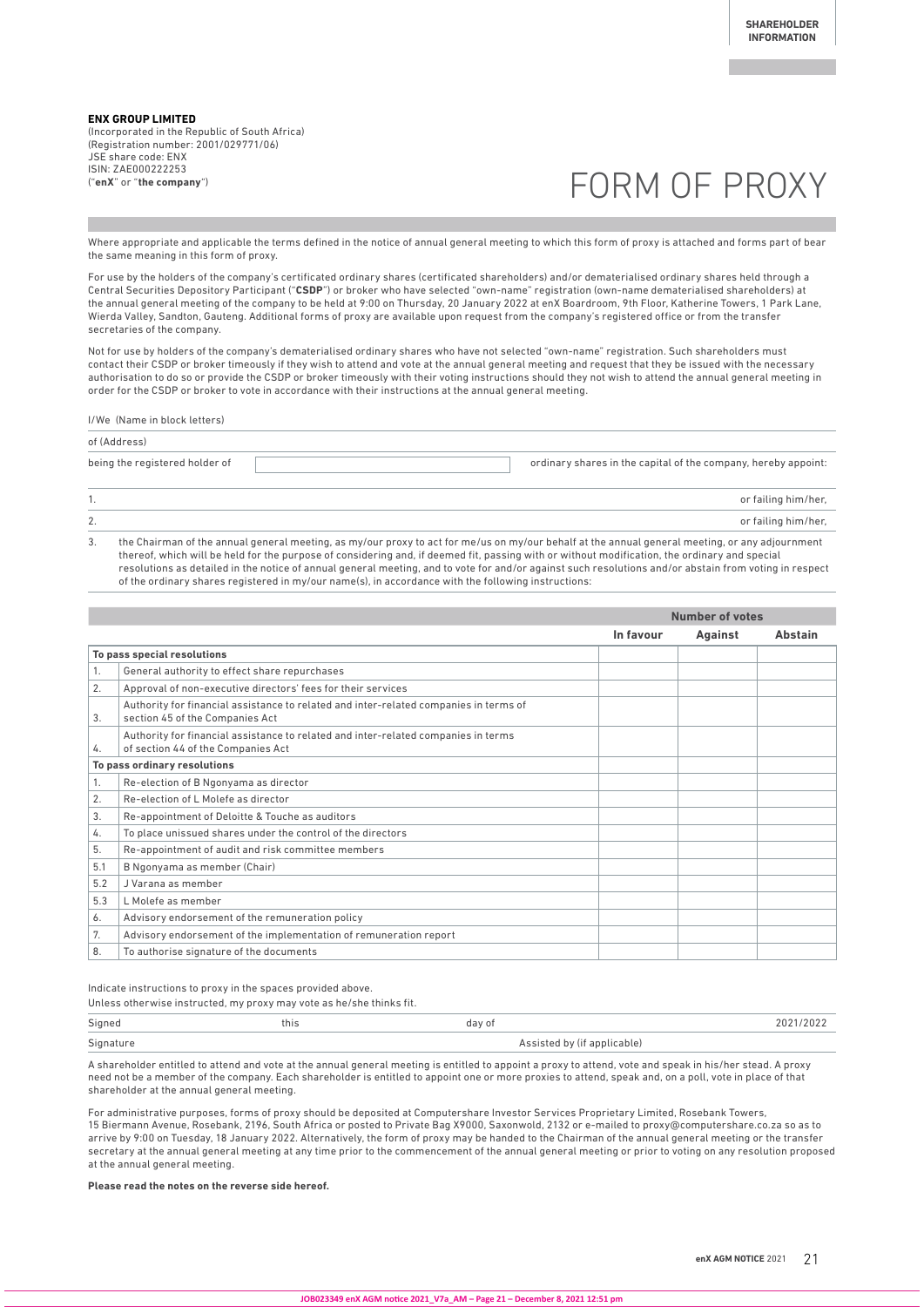## NOTES TO THE FORM OF PROXY

#### 1. **This form of proxy is only to be completed by those ordinary shareholders who are:**

- holding ordinary shares in certificated form; or
- (b) recorded in the sub-register in electronic form in their "own-name", on the date on which shareholders must be recorded as such in the register maintained by the transfer secretaries, Computershare Investor Services Proprietary Limited, in order to vote at the annual general meeting, being Monday, 10 January 2022 and who wish to appoint another person to represent them at the annual general meeting.
- 2. Certificated shareholders wishing to attend the annual general meeting have to ensure beforehand with the transfer secretaries of the company (being Computershare Investor Services Proprietary Limited) that their shares are registered in their name.
- 3. Beneficial shareholders whose shares are not registered in their "own-name", but in the name of another, for example, a nominee, may not complete a form of proxy, unless a form of proxy is issued to them by a registered shareholder and they should contact the registered shareholder for assistance in issuing instruction on voting the shareholder's shares, or obtaining a proxy to attend, speak and, on a poll, vote at the annual general meeting.
- 4. A shareholder may insert the name of a proxy or the names of two alternative proxies of the shareholder's choice in the space, with or without deleting "the Chairman of the annual general meeting". The person whose name stands first on this form of proxy and who is present at the annual general meeting will be entitled to act as proxy to the exclusion of those whose names follow.
- 5. A shareholder's instructions to the proxy must be indicated by means of a tick or a cross in the appropriate box provided. However, if you wish to cast your votes in respect of a lesser number of shares than you own in the company, insert the number of shares in respect of which you desire to vote. If: (i) a shareholder fails to comply with the above; or (ii) gives contrary instructions in relation to any matter; or any additional resolution(s) which are properly put before the meeting; or (iii) the resolution listed in the form of proxy is modified or amended, the shareholder will be deemed to authorise the Chairman of the annual general meeting, if the Chairman is the authorised proxy, to vote in favour of the resolutions at the annual general meeting, or any other proxy to vote or to abstain from voting at the annual general meeting as he/she deems fit, in respect of all the shareholder's votes exercisable thereat. If, however, the shareholder has provided further written instructions which accompany this form of proxy and which indicate how the proxy should vote or abstain from voting in any of the circumstances referred to in (i) to (iii) above, then the proxy shall comply with those instructions.
- 6. For administrative purposes, the forms of proxy should be lodged at Computershare Investor Services Proprietary Limited, Rosebank Towers, 15 Biermann Avenue, Rosebank, 2196, South Africa or posted to Private Bag X9000, Saxonwold, 2132 or e-mailed to proxy@computershare.co.za so as to be received 48 hours prior to the meeting, or handed in prior to the commencement of the meeting or prior to voting on any proposed resolution. Alternatively, the form of proxy may be handed to the Chairman of the annual general meeting or the transfer secretary at the annual general meeting at any time prior to the commencement of the annual general meeting.
- 7. The completion and lodgement of this form of proxy will not preclude the relevant shareholder from attending the annual general meeting and speaking and voting in person thereat to the exclusion of any proxy appointed in terms hereof, should such shareholder wish to do so. In addition to the aforegoing, a shareholder may revoke the proxy appointment by: (i) cancelling it in writing, or making a later inconsistent appointment of a proxy and (ii) delivering a copy of the revocation instrument to the proxy, and to the company. The revocation of a proxy appointment constitutes a complete and final cancellation of the proxy's authority to act on behalf of the shareholder as at the later of the date stated in the revocation instrument, if any; or the date on which the revocation instrument was delivered in the required manner.
- 8. The Chairman of the annual general meeting may reject or accept any form of proxy which is completed and/or received, other than in compliance with these notes, provided that, in respect of acceptances, the Chairman is satisfied as to the manner in which the shareholder(s) concerned wish(es) to vote.
- 9. Any alteration to this form of proxy, other than a deletion of alternatives, must be initialled by the signatory/ies.
- 10. Documentary evidence establishing the authority of a person signing this form of proxy in a representative capacity must be attached to this form of proxy unless previously recorded by the company or Computershare Investor Services Proprietary Limited or waived by the Chairman of the annual general meeting.
- 11. A minor must be assisted by his/her parent or guardian unless the relevant documents establishing his/her legal capacity are produced or have been registered by Computershare Investor Services Proprietary Limited.
- 12. Where there are joint holders of shares:
	- 12.1 any one holder may sign this form of proxy; and
	- 12.2 the vote of the senior (for that purpose seniority will be determined by the order in which the names of shareholders appear in the register of members) who tenders a vote (whether in person or by proxy) will be accepted to the exclusion of the vote(s) of the other joint holder(s) of shares.
- 13. If duly authorised, companies and other corporate bodies who are shareholders of the company having shares registered in their own name may, instead of completing this form of proxy, appoint a representative to represent them and exercise all of their rights at the annual general meeting by giving written notice of the appointment of that representative. This notice will not be effective at the annual general meeting unless it is accompanied by a duly certified copy of the resolution or other authority in terms of which that representative is appointed and is received at Computershare Investor Services Proprietary Limited, at Rosebank Towers, 15 Biermann Avenue, Rosebank, 2196, South Africa to reach the company preferably by no later than 48 hours prior to the meeting. Alternatively, the form of proxy may be handed to the Chairman of the annual general meeting or the transfer secretary at the annual general meeting at any time prior to the commencement of the annual general meeting.
- 14. This form of proxy may be used at any adjournment or postponement of the annual general meeting, including any postponement due to a lack of quorum, unless withdrawn by the shareholder.
- 15. The aforegoing notes contain a summary of the relevant provisions of section 58 of the Companies Act, 2008 (the "Companies Act"), as required in terms of that section. In addition, an extract from the Companies Act reflecting the provisions of section 58 of the Companies Act, is attached to this form.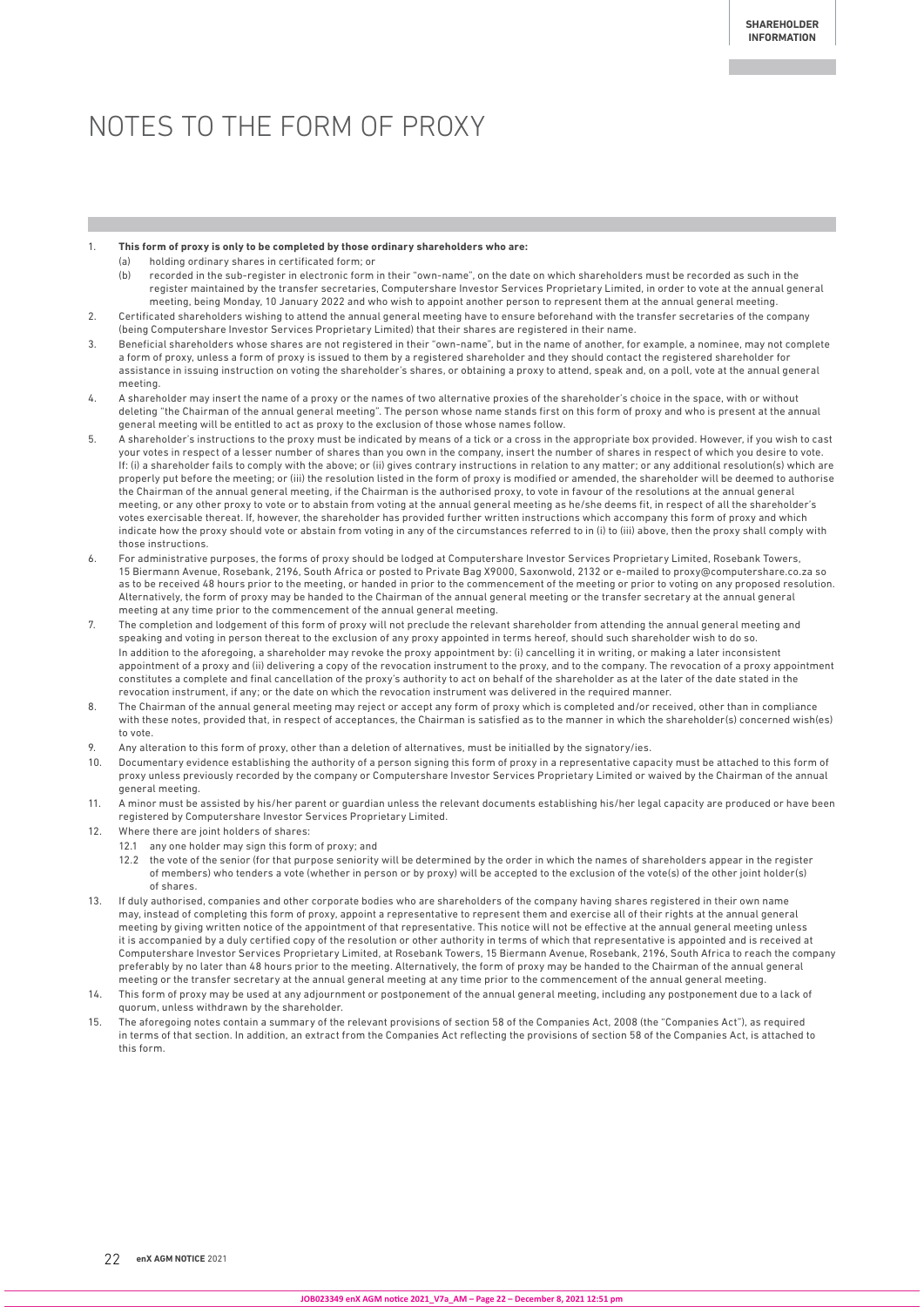#### **Extract from the Companies Act**

#### **"58. Shareholder right to be represented by proxy**

- (1) At any time, a shareholder of a company may appoint any individual, including an individual who is not a shareholder of that company, as a proxy to: (a) participate in, and speak and vote at, a shareholders' meeting on behalf of the shareholder; or
	- (b) give or withhold written consent on behalf of the shareholder to a decision contemplated in section 60.
- (2) A proxy appointment:
	- (a) must be in writing, dated and signed by the shareholder; and
	- (b) remains valid for:
		- (i) one year after the date on which it was signed; or
	- (ii) any longer or shorter period expressly set out in the appointment, unless it is revoked in a manner contemplated in subsection (4) (c) or expires earlier as contemplated in subsection (8)(d).
- (3) Except to the extent that the memorandum of incorporation of a company provides otherwise:
	- (a) a shareholder of that company may appoint two or more persons concurrently as proxies, and may appoint more than one proxy to exercise voting rights attached to different securities held by the shareholder;
	- (b) a proxy may delegate the proxy's authority to act on behalf of the shareholder to another person, subject to any restriction set out in the instrument appointing the proxy; and
	- (c) a copy of the instrument appointing a proxy must be delivered to the company, or to any other person on behalf of the company, before the proxy exercises any rights of the shareholder at a shareholders' meeting.
- (4) Irrespective of the form of instrument used to appoint a proxy:
	- (a) the appointment is suspended at any time and to the extent that the shareholder chooses to act directly and in person in the exercise of any rights as a shareholder;
	- (b) the appointment is revocable unless the proxy appointment expressly states otherwise; and
	- (c) if the appointment is revocable, a shareholder may revoke the proxy appointment by:
		- (i) cancelling it in writing, or making a later inconsistent appointment of a proxy; and
		- (ii) delivering a copy of the revocation instrument to the proxy, and to the company.
- (5) The revocation of a proxy appointment constitutes a complete and final cancellation of the proxy's authority to act on behalf of the shareholder as of the later of:
	- (a) the date stated in the revocation instrument, if any; or
	- (b) the date on which the revocation instrument was delivered as required in subsection  $(4)(c)(ii)$ .

(6) If the instrument appointing a proxy or proxies has been delivered to a company, as long as that appointment remains in effect, any notice that is required by this Act or the company's memorandum of incorporation to be delivered by the company to the shareholder must be delivered by the company to:

- (a) the shareholder; or
- (b) the proxy or proxies, if the shareholder has:
	- (i) directed the company to do so, in writing; and
	- (ii) paid any reasonable fee charged by the company for doing so.
- (7) A proxy is entitled to exercise, or abstain from exercising, any voting right of the shareholder without direction, except to the extent that the memorandum of incorporation, or the instrument appointing the proxy, provides otherwise.
- (8) If a company issues an invitation to shareholders to appoint one or more persons named by the company as a proxy, or supplies a form of instrument for appointing a proxy:
	- (a) the invitation must be sent to every shareholder who is entitled to notice of the meeting at which the proxy is intended to be exercised;
	- (b) the invitation, or form of instrument supplied by the company for the purpose of appointing a proxy, must:
		- (i) bear a reasonably prominent summary of the rights established by this section;
		- (ii) contain adequate blank space, immediately preceding the name or names of any person or persons named in it, to enable a shareholder to write in the name and, if so desired, an alternative name of a proxy chosen by the shareholder; and
		- (iii) provide adequate space for the shareholder to indicate whether the appointed proxy is to vote in favour of or against any resolution or resolutions to be put at the meeting, or is to abstain from voting;
	- (c) the company must not require that the proxy appointment be made irrevocable; and
	- (d) the proxy appointment remains valid only until the end of the meeting at which it was intended to be used, subject to subsection (5).
- (9) Subsection (8)(b) and (d) do not apply if the company merely supplies a generally available standard form of proxy appointment on request by a shareholder.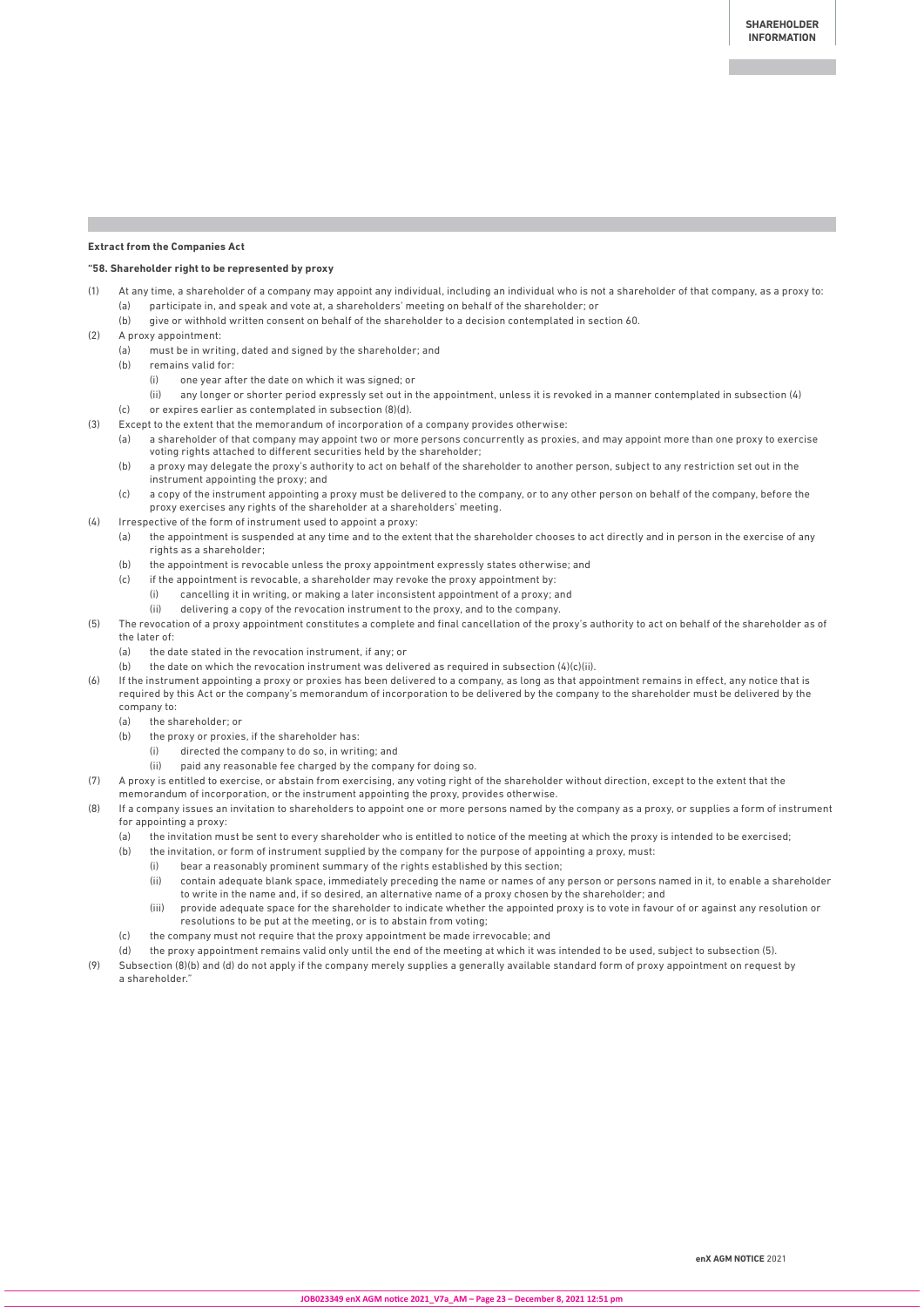## **NOTES**

| <u> 1989 - Andrea San Aonaichte ann an Chomhair ann an Chomhair ann an Chomhair ann an t-</u> |  |  |
|-----------------------------------------------------------------------------------------------|--|--|
|                                                                                               |  |  |
|                                                                                               |  |  |
|                                                                                               |  |  |
|                                                                                               |  |  |
|                                                                                               |  |  |
|                                                                                               |  |  |
|                                                                                               |  |  |
|                                                                                               |  |  |
|                                                                                               |  |  |
|                                                                                               |  |  |
|                                                                                               |  |  |
|                                                                                               |  |  |
|                                                                                               |  |  |
|                                                                                               |  |  |
|                                                                                               |  |  |
|                                                                                               |  |  |
|                                                                                               |  |  |
|                                                                                               |  |  |
|                                                                                               |  |  |
|                                                                                               |  |  |
|                                                                                               |  |  |
|                                                                                               |  |  |
|                                                                                               |  |  |
|                                                                                               |  |  |
|                                                                                               |  |  |
|                                                                                               |  |  |
|                                                                                               |  |  |
|                                                                                               |  |  |
|                                                                                               |  |  |
|                                                                                               |  |  |
|                                                                                               |  |  |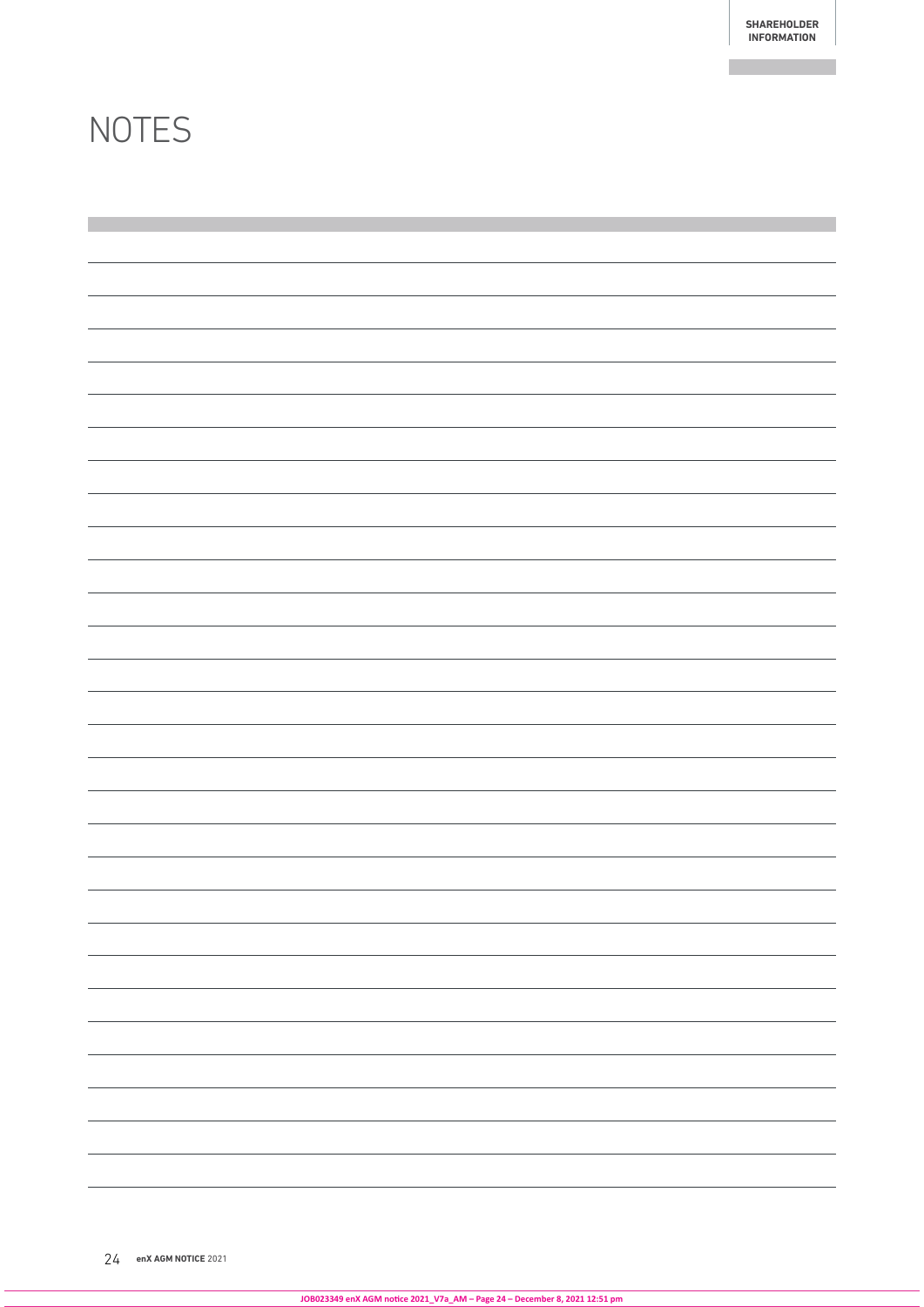# ADMINISTRATION

#### Name and registration number

### ENX GROUP LIMITED

Registration number: 2001/029771/06 JSE share code: ENX ISIN: ZAE000222253

Registered office and business address 9th Floor, Katherine Towers, 1 Park Lane, Sandton PostNet Suite X86, Private Bag X7, Aston Manor, 1630

#### Sponsor

The Standard Bank of South Africa Limited Address 30 Baker Street, Rosebank 2196 Tel: x+27 (0) 11 721 6125

#### External auditors

Deloitte & Touche 5 Magwa Cresent, Waterfall City Midrand, 2090, South Africa Private Bag X6, Gallo Manor, 2052 Tel: +27 11 806 5000

#### Transfer secretaries

Computershare Investor Services Proprietary Limited Rosebank Towers, 15 Biermann Avenue, Rosebank, 2196, South Africa Private Bag X9000, Saxonwold, 2132 Tel: +27 11 370 5000

Date of incorporation 12 December 2001

Date of listing 1 February 2007

Tip-offs ethics line Free call: +27 800 212677 Free fax: +27 800 007788 Email: enx@tip-offs.com

#### Executive directors

AJ Hannington (CEO) RA Lumb (CFO) OA Mabandla

#### Non-executive directors

PC Baloyi (Chairman) WH Chapman V Jarana\* (Lead) ZK Matthews\* LN Molefe\* B Ngonyama\*

\* Independent

#### Executive committee

AJ Hannington (Chairman) JV Carr (Eqstra) BB Hean (WAG) OA Mabandla (EIE SA) D Viljoen (New Way Power) M Kerwan (AG Lubricants) R Lumb (Group)

#### Audit and risk committee

B Ngonyama\* (Chair) V Jarana\* LN Molefe\*

#### Remuneration and nomination committee

WH Chapman (Chair Remuneration) PC Baloyi (Chair Nomination) V Jarana\* ZK Matthews' B Ngonyama\*

#### Social and ethics committee

LN Molefe\* (Chair) PC Baloyi OA Mabandla

Company secretary Acorim Proprietary Limited, represented by Roxanne Cloete

Website www.enxgroup.co.za